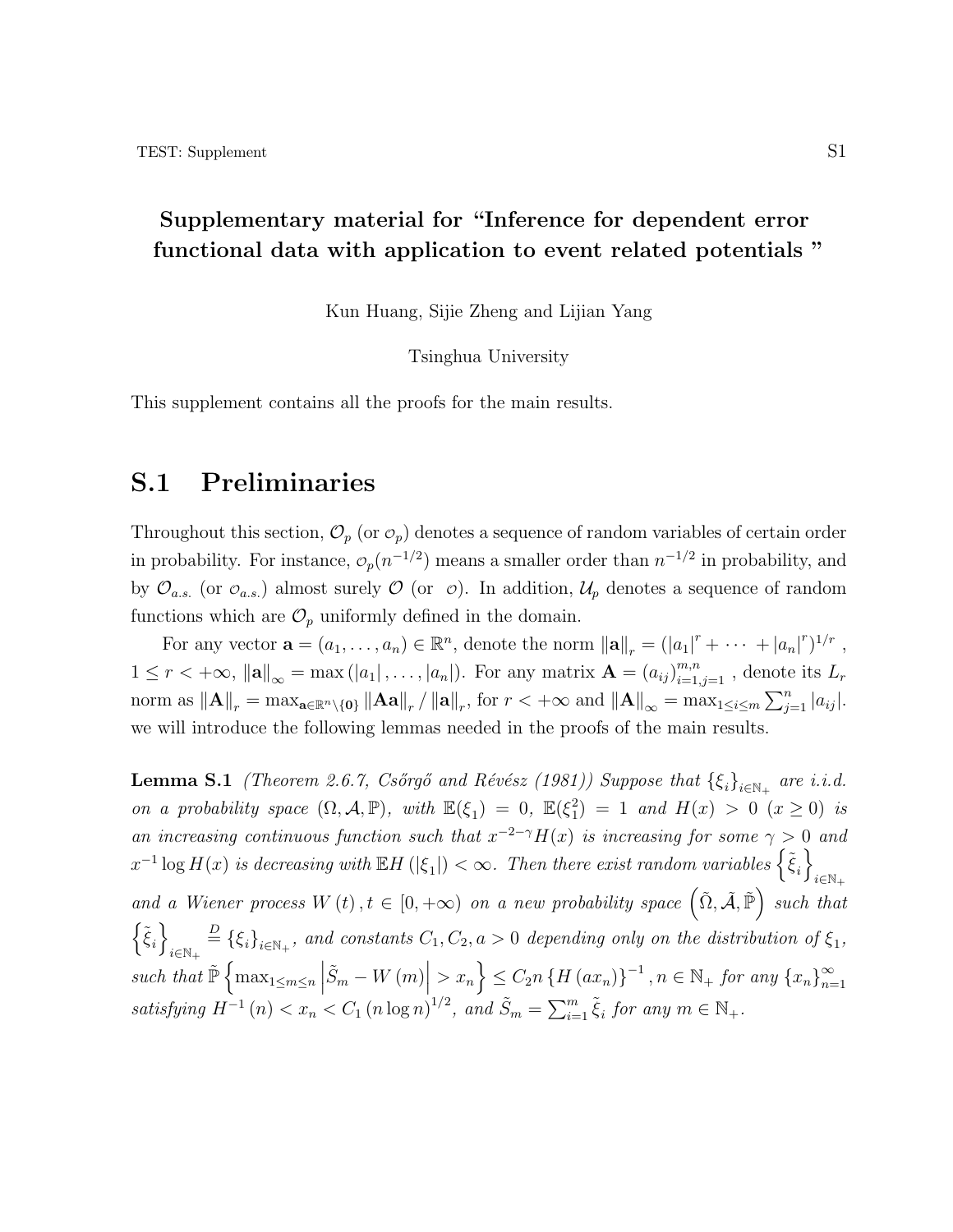**Lemma S.2** *Let*  $W_i \sim N(0, \sigma_i^2), \sigma_i > 0, i = 1, \ldots, n$ *, then for*  $n > 2$ *, a >* 2

<span id="page-1-0"></span>
$$
\mathbb{P}\left(\max_{1\leq i\leq n}|W_i/\sigma_i|>a\sqrt{\log n}\right)<\sqrt{\frac{2}{\pi}}n^{1-a^2/2}.\tag{S.1}
$$

Hence,  $\left(\max_{1 \leq i \leq n} |W_i|\right) / \left(\max_{1 \leq i \leq n} \sigma_i\right) \leq \max_{1 \leq i \leq n} |W_i/\sigma_i| = O_{a.s.}(\sqrt{\log n}).$ 

PROOF. Note that

$$
\mathbb{P}\left(\max_{1\leq i\leq n} \left|\frac{W_i}{\sigma_i}\right| > a\sqrt{\log n}\right) \leq \sum_{i=1}^n \mathbb{P}\left(\left|\frac{W_i}{\sigma_i}\right| > a\sqrt{\log n}\right)
$$
  

$$
\leq 2n \left\{1 - \Phi\left(a\sqrt{\log n}\right)\right\} < 2n \frac{\phi\left(a\sqrt{\log n}\right)}{a\sqrt{\log n}}
$$
  

$$
\leq 2n\phi\left(a\sqrt{\log n}\right) = \sqrt{\frac{2}{\pi}}n^{1-a^2/2},
$$

for  $n > 2, a > 2$ , which proves [\(S.1](#page-1-0)). The lemma follows by applying Borel-Cantelli Lemma with choice of  $a > 2$ .

<span id="page-1-4"></span>**Lemma S.3** *The inequalities in (7), (8), (9), (10) are consistent and ensure that there exists*  $\gamma$  *which satisfies* (11). Under Assumptions (A3), (A6), as  $n \to \infty$ ,

<span id="page-1-1"></span>
$$
J_s^{-p^*} (n \log n)^{2/r_0} = o\left(n^{-1/2}\right),\tag{S.2}
$$

<span id="page-1-2"></span>
$$
NJ_s^{-1}N^{-v} = o(1),
$$
\n(S.3)

<span id="page-1-5"></span>
$$
N^{-1/2} J_s^{1/2} \sqrt{\log N} = o\left(N^{-\beta_2/2 - \theta/4}\right) = o\left(1\right),\tag{S.4}
$$

<span id="page-1-3"></span>
$$
N^{\beta_2 - 1} J_s = o \left( n^{-1/2} \right). \tag{S.5}
$$

PROOF. Note first that (7) merely specifies appropriate range for Hölder continuity indices  $\mu$  and  $\nu$ . Next, since (8) requires that  $\theta < 2\nu, \theta < 2p^*/(1+p^*)$ , it follows that  $\nu - \theta/2 > 0$ , 1 *−*  $\theta/2 - \theta/2p^* > 0$  and thus there exists  $\beta_2$  that satisfies (9).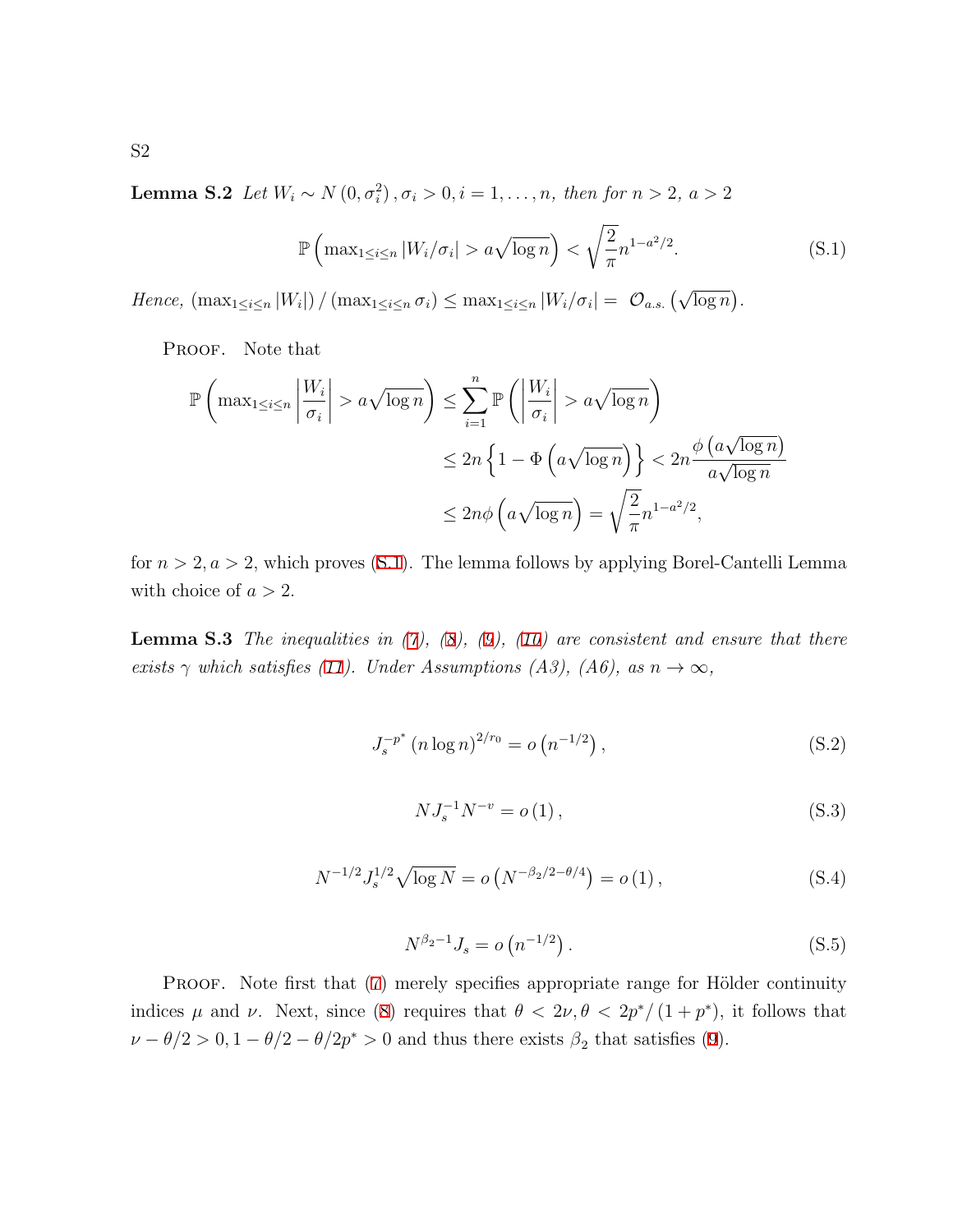Since (9) compels  $\beta_2 < 1 - \theta/2 - \theta/2p^*$  hence  $1 - \beta_2 - \theta/2 > \theta/2p^*$ , so

<span id="page-2-0"></span>
$$
2p^* (1 - \beta_2 - \theta/2) - \theta > 0 \tag{S.6}
$$

and  $r_0$  exists.

Now  $1 - \nu < 1 - \beta_2 - \theta/2$  follows from  $\beta_2 < \nu - \theta/2$  in (9), and  $\theta (1 + 4/r_0) / 2p^* < \theta$  $1 - \beta_2 - \theta/2$  follows from (10) and ([S.6](#page-2-0)), thus

$$
\max\left\{1-\nu, \theta\left(1+4/r_0\right)/2p^*\right\} < 1-\beta_2 - \theta/2,
$$

so there exists  $\gamma$  that satisfies (11).

Note next that Assumptions (A3), (A6) imply that

$$
J_s^{-p^*} (n \log n)^{2/r_0} n^{1/2} = \mathcal{O}\left(N^{-p^* \gamma} d_N^{-p^*} N^{\theta/2 + 2\theta/r_0} (\log n)^{2/r_0}\right) = \mathcal{O}\left(N^{\theta/2 + 2\theta/r_0 - p^* \gamma} d_N^{-p^*} (\log n)^{2/r_0}\right),
$$

since  $\theta/2+2\theta/r_0-p^*\gamma < 0$  according to (11), and  $d_N^{-p^*} = \mathcal{O}(\log^{rp^*} N)$ , so  $J_s^{-p^*} (n \log n)^{2/r_0} n^{1/2} =$ *o* (1), proving ([S.2](#page-1-1)).

Since  $J_s = N^{\gamma} d_N$ , one computes

$$
NJ_s^{-1}N^{-v} = N^{1-\gamma-\nu}d_N^{-1} = \mathcal{O}(N^{1-\gamma-\nu}\log N),
$$
  
\n
$$
N^{-1/2}J_s^{1/2}\sqrt{\log N} = N^{(\gamma-1)/2}d_N^{\gamma/2}\sqrt{\log N} = \mathcal{O}(N^{(\gamma-1)/2}\log^{(\gamma+1)/2}N),
$$
  
\n
$$
N^{\beta_2-1}J_s n^{1/2} = \mathcal{O}(N^{\beta_2-1+\gamma+\theta/2}d_N) = \mathcal{O}(N^{\beta_2-1+\gamma+\theta/2}\log N),
$$

which are  $o(1)$  according to  $(11)$  and Equation  $(S.3)-(S.5)$  $(S.3)-(S.5)$  $(S.3)-(S.5)$  $(S.3)-(S.5)$  $(S.3)-(S.5)$  hold.

In the following, the discrepancy  $\hat{m}(\cdot) - \overline{m}(\cdot)$  is decomposed into simpler parts, to provides insights on how the B-spline estimator's bias and variance are reduced to order  $o_{a.s}$   $(n^{-1/2})$  separately.

For any function  $\phi$  defined on [0, 1] denote  $\boldsymbol{\phi} = \{\phi(1/N), \ldots, \phi(N/N)\}^{\top}$ , in particular,  $\boldsymbol{\eta}_i = \{\eta_i(1/N), \ldots, \eta_i(N/N)\}^{\top}, \mathbf{m} = \{m(1/N), \ldots, m(N/N)\}^{\top}, \mathbf{Z}_i = \{Z_i(1/N), \ldots, Z_i(N/N)\}^{\top}.$ In addition, denote by  $\mathbf{Y}_i = (Y_{i1}, \dots, Y_{iN})^\top$ ,  $\varepsilon_i = (\sigma_i(1/N) \varepsilon_{i1}, \dots, \sigma_i(N/N) \varepsilon_{iN})^\top$  the response and error vectors of the *i*-th subject.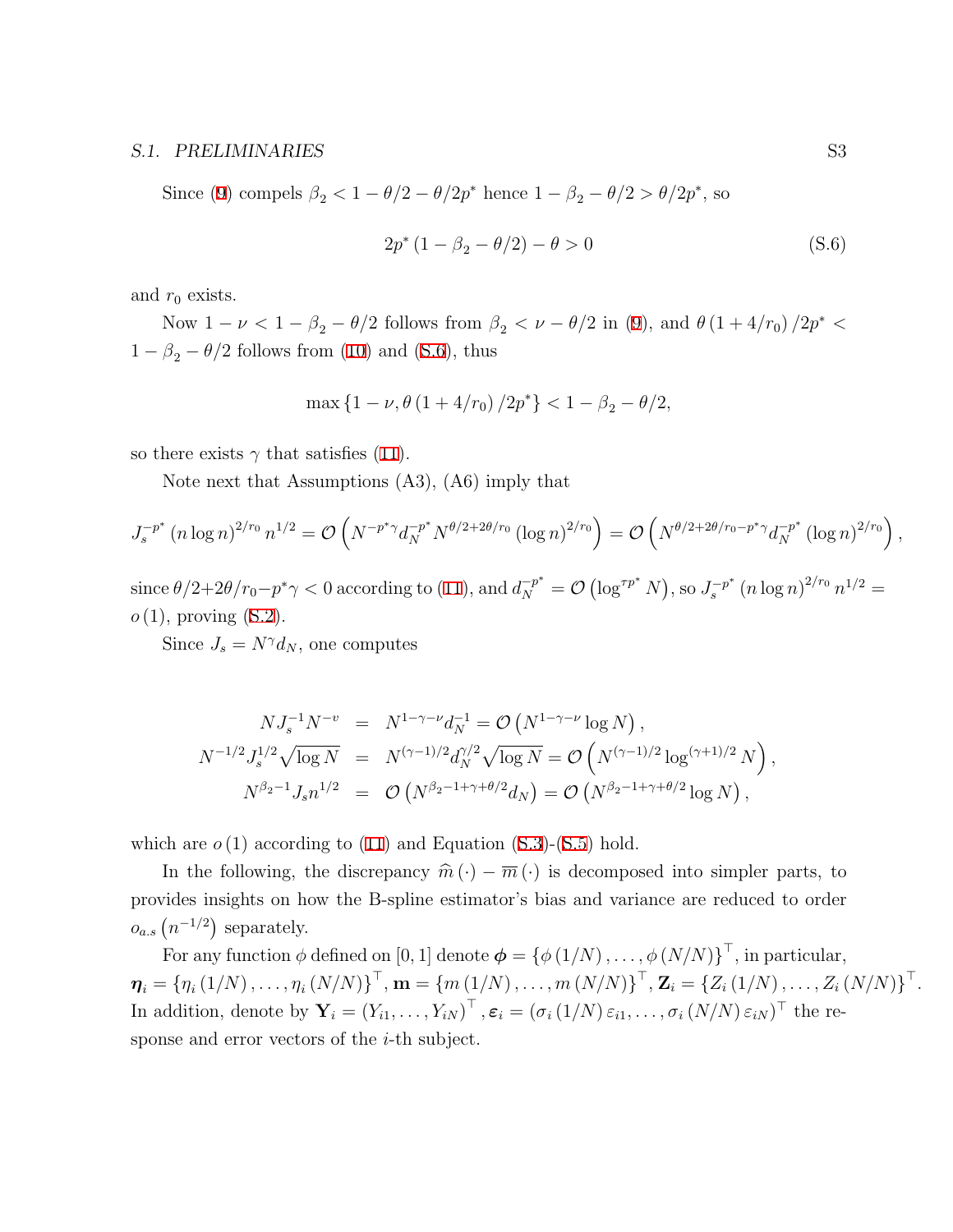According to model (1) and (2),  $Y_i = \eta_i + \varepsilon_i, \eta_i = \mathbf{m} + \mathbf{Z}_i$ . The design matrix for B-spline regression is

$$
\mathbf{B} = \{ \mathbf{B} (1/N), \dots, \mathbf{B} (N/N) \}^{T} = \begin{pmatrix} B_{1,p} (1/N) & \cdots & B_{J_{s}+p,p} (1/N) \\ \vdots & \cdots & \vdots \\ B_{1,p} (N/N) & \cdots & B_{J_{s}+p,p} (N/N) \end{pmatrix}, \quad (S.7)
$$

where  $\mathbf{B}(x) = \{B_{1,p}(x), \ldots, B_{J_s+p,p}(x)\}^T$ .

For any two  $L^2$  integrable functions  $\phi(\cdot)$  and  $\varphi(\cdot)$ , define their theoretical and empirical inner products as  $\langle \phi, \varphi \rangle = \int_{[0,1]} \phi(x) \varphi(x) dx$ , and  $\langle \phi, \varphi \rangle_N = N^{-1} \sum_{j=1}^N \phi(j/N) \varphi(j/N)$ respectively. Correspondingly, the theoretical and empirical norms are  $\|\phi\|_2^2 = \langle \phi, \phi \rangle$  and  $\|\phi\|_{2,N}^2 = \langle \phi, \phi \rangle_N$ . Denote by  $\mathbf{V}_{n,p}$  the empirical inner product matrix of B-spline basis  ${B_{\ell,p}(x)}_{\ell=1}^{J_s+p}$ , i.e.

$$
\mathbf{V}_{n,p} = \left\{ \left\langle B_{\ell,p}, B_{\ell',p} \right\rangle_N \right\}_{\ell,\ell'=1}^{J_s+p} = N^{-1} \mathbf{B}^\top \mathbf{B}.
$$
\n(S.8)

The spline estimator  $\hat{\eta}_i(\cdot)$  allows representation  $\hat{\eta}_i(\cdot) = \mathbf{B}(\cdot)^\top (\mathbf{B}^\top \mathbf{B})^{-1} \mathbf{B}^\top \mathbf{Y}_i$ . The approximation error  $\hat{\eta}_i(\cdot) - \eta_i(\cdot)$  is decomposed as

<span id="page-3-2"></span>
$$
\widehat{\eta}_{i}(\cdot) - \eta_{i}(\cdot) = \widetilde{\eta}_{i}(\cdot) - \eta_{i}(\cdot) + \widetilde{\varepsilon}_{i}(\cdot), \tag{S.9}
$$

where

$$
\widetilde{\eta}_{i}(\cdot) = N^{-1} \mathbf{B}(\cdot)^{\top} \mathbf{V}_{n,p}^{-1} \mathbf{B}^{\top} \boldsymbol{\eta}_{i} = \widetilde{m}(\cdot) + \widetilde{Z}_{i}(\cdot), \tag{S.10}
$$

$$
\widetilde{m}(\cdot) = N^{-1} \mathbf{B}(\cdot)^{\top} \mathbf{V}_{n,p}^{-1} \mathbf{B}^{\top} \mathbf{m}, \ \widetilde{Z}_i(\cdot) = N^{-1} \mathbf{B}(\cdot)^{\top} \mathbf{V}_{n,p}^{-1} \mathbf{B}^{\top} \mathbf{Z}_i, \tag{S.11}
$$

$$
\widetilde{\varepsilon}_{i}(\cdot) = N^{-1} \mathbf{B}(\cdot)^{\top} \mathbf{V}_{n,p}^{-1} \mathbf{B}^{\top} \varepsilon_{i}, \tag{S.12}
$$

<span id="page-3-1"></span>Consequently, the approximation error of  $\hat{m}(\cdot) - \overline{m}(\cdot)$  can be decomposed as

<span id="page-3-0"></span>
$$
\widehat{m}(\cdot) - \overline{m}(\cdot) = n^{-1} \sum_{i=1}^{n} \{ \widehat{\eta}_i(\cdot) - \eta_i(\cdot) \}
$$

$$
= n^{-1} \sum_{i=1}^{n} \{ \widetilde{\eta}_i(\cdot) - \eta_i(\cdot) \} + n^{-1} \sum_{i=1}^{n} \widetilde{\varepsilon}_i(\cdot). \tag{S.13}
$$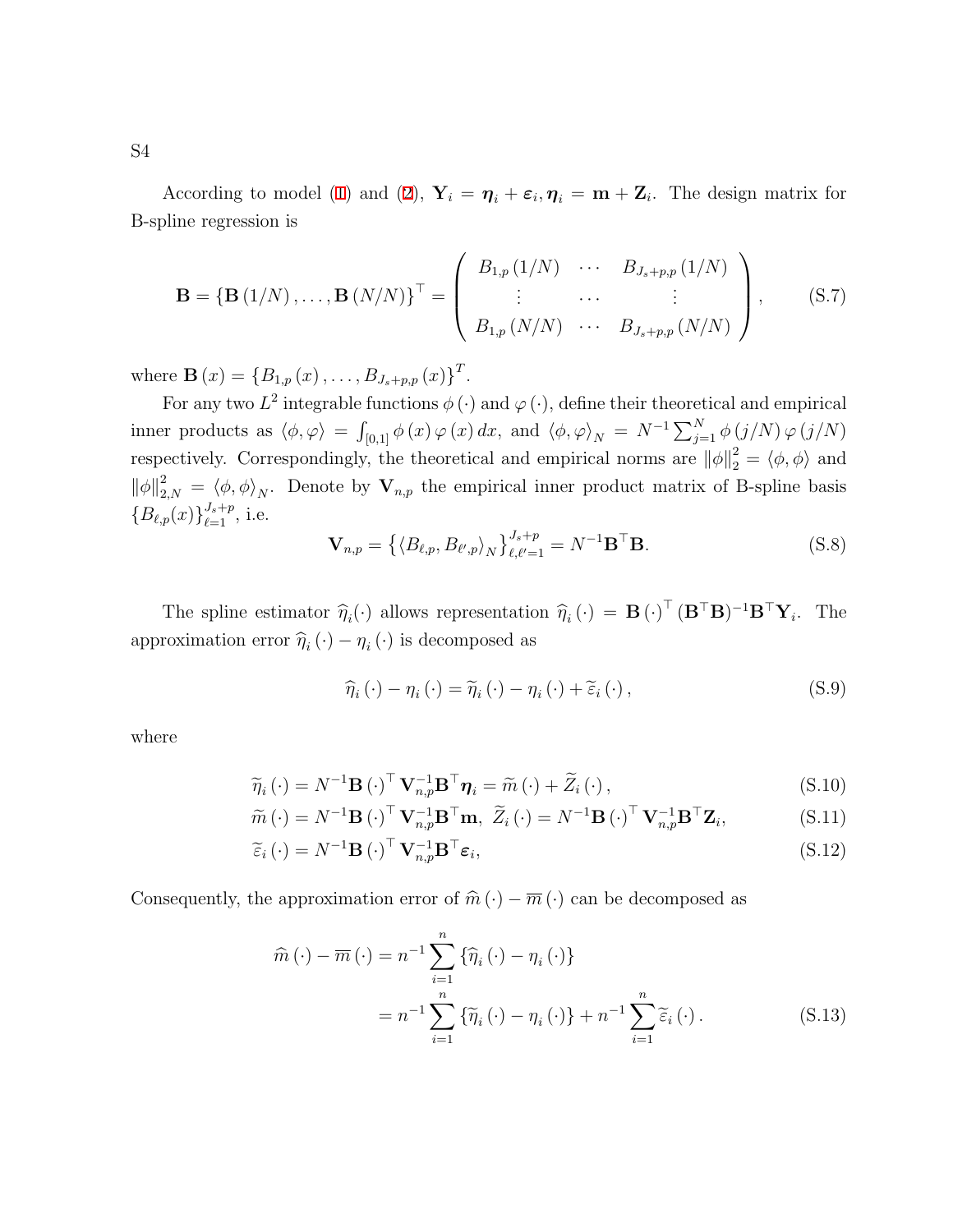**Lemma S.4** *Under Assumptions (A1)–(A6), as*  $n \rightarrow \infty$ *, one has* 

$$
\max_{1 \leq i \leq n} \|\widetilde{\eta}_i - \eta_i\|_{\infty} = O_{a.s.}\left\{J_s^{-p^*} (n \log n)^{2/r_0}\right\} = o_{a.s.}(n^{-1/2}).
$$

**PROOF** The infeasible trajectory  $\eta_i(x)$  is written as  $\eta_i(x) = m(x) + \sum_{k=1}^{\infty} \xi_{ik} \phi_k(x)$ . For  $k = 1, 2, ...,$  denote  $\boldsymbol{\phi}_k = (\phi_k(1/N), ..., \phi_k(N/N))^{\top}$ , and let  $\widetilde{\phi}_k(x) = N^{-1} \mathbf{B}(x)^{\top} \mathbf{V}_{n,p}^{-1} \mathbf{B}^{\top} \boldsymbol{\phi}_k$ be the B-spline smoothing of  $\phi_k(x)$ . The linearity of spline smoothing implies that

$$
\widetilde{\eta}_i(x) - \eta_i(x) = \widetilde{m}(x) - m(x) + \sum_{k=1}^{\infty} \xi_{ik} \left\{ \widetilde{\phi}_k(x) - \phi_k(x) \right\}.
$$

Lemma A.4 in Cao et al (2012) assures there exists a constant  $C_{q,\mu} > 0$ , such that

$$
\|\widetilde{m} - m\|_{\infty} \le C_{q,\mu} \|m\|_{q,\mu} J_s^{-p^*},
$$
\n(S.14)

$$
\|\widetilde{\phi}_k - \phi_k\|_{\infty} \le C_{q,\mu} \|\phi_k\|_{q,\mu} J_s^{-p^*}, \quad k \ge 1
$$
\n(S.15)

Thus, with norm inequality, we have

<span id="page-4-0"></span>
$$
\|\widetilde{\eta}_i - \eta_i\|_{\infty} \le \|\widetilde{m} - m\|_{\infty} + \sum_{k=1}^{\infty} |\xi_{ik}| \|\widetilde{\phi}_k - \phi_k\|_{\infty} \le C_{q,\mu} W_i J_s^{-p^*},
$$
\n(S.16)

where  $W_i = \|m\|_{q,\mu} + \sum_{k=1}^{\infty} |\xi_{ik}| \|\phi_k\|_{q,\mu}, i = 1,\ldots,n$ , are i.i.d. nonnegative random variables. According to assumption  $(A4)$  and  $(A5')$ ,  $W_i^{r_0}$  has a finite absolute moment and we have

$$
\mathbb{P}\left\{\max_{1\leq i\leq n} W_i > (n \log n)^{2/r_0}\right\} \leq n \frac{\mathbb{E} W_i^{r_0}}{(n \log n)^2} = \mathbb{E} W_i^{r_0} (n \log n)^{-2},
$$

which implies

$$
\sum_{n=1}^{\infty} \mathbb{P}\left\{\max_{1 \le i \le n} W_i > (n \log n)^{2/r_0}\right\} \le \mathbb{E} W_i^{r_0} \sum_{n=1}^{\infty} (n \log n)^{-2} < +\infty.
$$

Thus, according to Borel Cantelli lemma,  $\max_{1 \leq i \leq n} W_i = \mathcal{O}_{a.s.} \left\{ (n \log n)^{2/r_0} \right\}$  which, together with ([S.16](#page-4-0)) and [\(S.2\)](#page-1-1), prove the lemma.

<span id="page-4-1"></span>The next result bounds the truncated tails of the infinite moving average.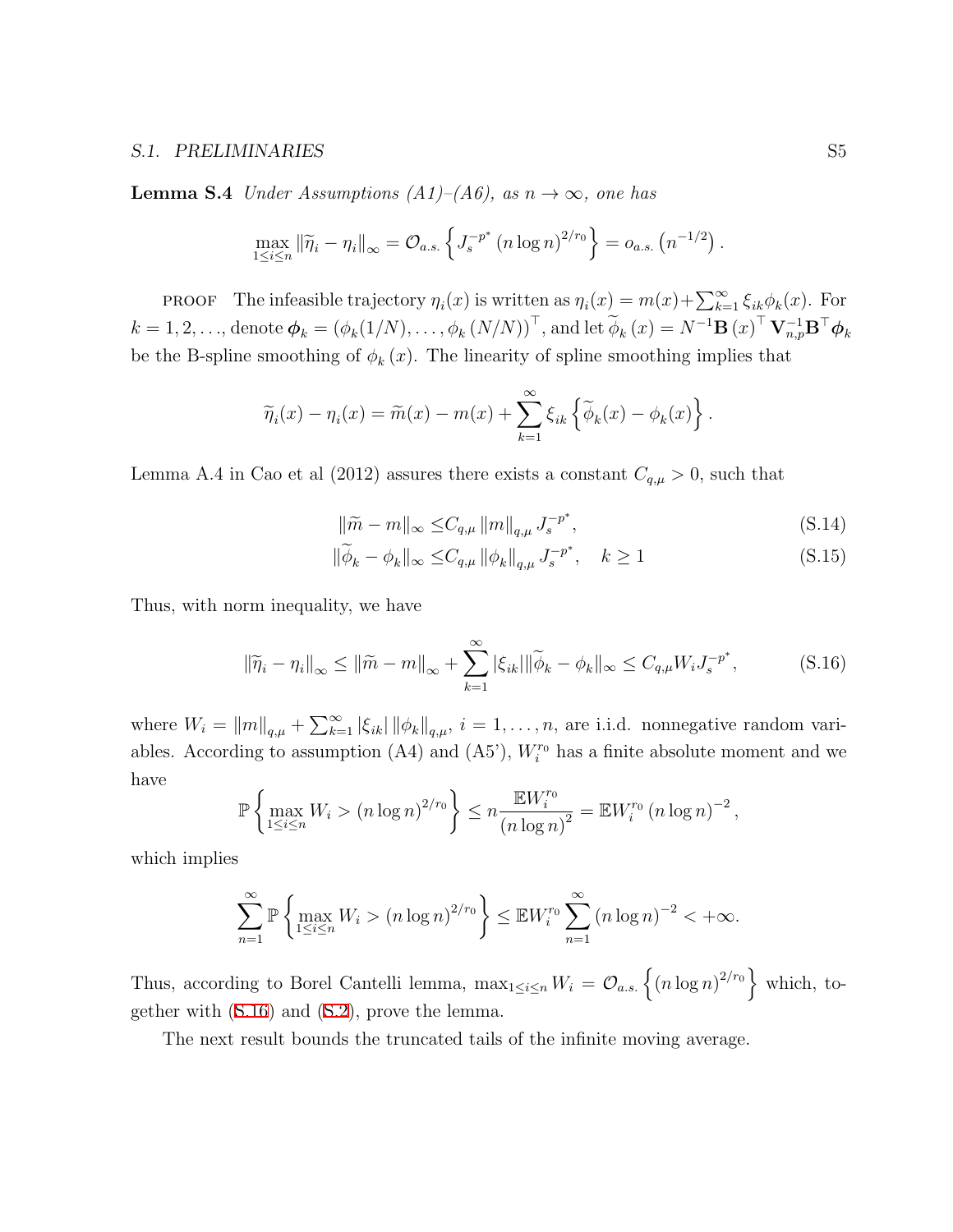**Lemma S.5** *Under Assumption (A5'), as*  $n \to \infty$ 

$$
\max_{1 \leq i \leq n} \max_{1 \leq j \leq N} \left| \sum_{t=t_N+1}^{\infty} a_{it} \zeta_{i,j-t} \right| = \mathcal{O}_{a.s.} \left( N^{-5} \right).
$$

PROOF Given that  $|a_{it}| \le a\rho^t$ , one has

$$
\mathbb{E}\left|\sum_{t=t_N+1}^{\infty}a_{it}\zeta_{i,j-t}\right| \leq \sum_{t=t_N+1}^{\infty}|a_{it}|\,\mathbb{E}\left|\zeta_{i,j-t}\right| \leq \mathbb{E}\left|\zeta_{i1}\right| \sum_{t=t_N+1}^{\infty}|a_{it}| \leq C\rho^{t_N}.
$$

The choice of  $t_N$  ensures that the right side of the above is  $\leq CN^{-10}$ . Thus

$$
\mathbb{P}\left(\max_{1 \le i \le n} \max_{1 \le j \le N} \left| \sum_{t=t_N+1}^{\infty} a_{it} \zeta_{i,j-t} \right| \ge N^{-5} \right) \le n \times N \times \frac{CN^{-10}}{N^{-5}} \le CN^{-4+\theta} \le CN^{-4+2\nu} \le CN^{-2}
$$

because  $\theta$  < 2*v* by (8) and  $\nu \leq 1$  by definition. Borel-Cantelli lemma then proves the lemma.

**Lemma S.6** *Assumptions (A3), (A5') imply Assumption (A5) and*

$$
\mathbb{P}\left\{\max_{1\leq i\leq n}\max_{0\leq t\leq t_N}\max_{1\leq j\leq N}\left|\sum_{j'=1}^j\zeta_{i,j'-t}-\sum_{j'=1}^jU_{i,j'-t,\zeta}\right|>2N^{*\beta_2}\right\}\leq C\left(N^*\right)^{-\gamma_2}.
$$

PROOF. Under Assumption  $(A5')$ ,  $\mathbb{E} |\xi_{ik}|^{r_1} < +\infty$ ,  $r_1 > 4+2\omega$ , with  $\omega$  in Assumption (A4), so there exists  $\beta_1 \in (0, 1/2)$ , such that  $r_1 > (2 + \omega) / \beta_1$ . Denote  $H(x) = x^{r_1}$ , then Lemma [S.1](#page-0-0) entails that for each  $1 \leq k < \infty$ , there exist constants  $c_{1k}$  and  $a_k$  depending on the distribution of  $\xi_{ik}$ , such that for  $x_n = n^{\beta_1}$ ,  $n/H (a_k x_n) = a_k^{-r_1} n^{1-r_1\beta_1}$  and i.i.d.  $N(0, 1)$ variables  $\{U_{ik,\xi}\}_{i=1}^n$  on new probability space  $(\tilde{\Omega}_{k,\xi}, \tilde{\mathcal{A}}_{k,\xi}, \tilde{\mathbb{P}}_{k,\xi})$ 

$$
\widetilde{\mathbb{P}}_{k,\xi}\left\{\max_{1\leq t\leq n}\left|\sum_{i=1}^t\widetilde{\xi}_{ik}-\sum_{i=1}^tU_{ik,\xi}\right|>n^{\beta_1}\right\}
$$

where  $\left\{ \tilde{\xi}_{ik} \right\}_{i=1}^n$  are defined on  $\left( \tilde{\Omega}_{k,\xi}, \tilde{\mathcal{A}}_{k,\xi}, \tilde{\mathbb{P}}_{k,\xi} \right)$  and equal in distribution to  $\left\{ \xi_{ik} \right\}_{i=1}^n$ . Likewise, under Assumption (A5'),  $\mathbb{E} |\zeta_{i,j}|^{r_2} < +\infty$ ,  $r_2 > 4 + 2\theta$ , where  $\theta$  is defined in Assumption (A3), so there exists some  $\beta_2 \in (0, 1/2)$ , such that  $r_2 > (2 + \theta) / \beta_2$ . For  $N^* = N + t_N$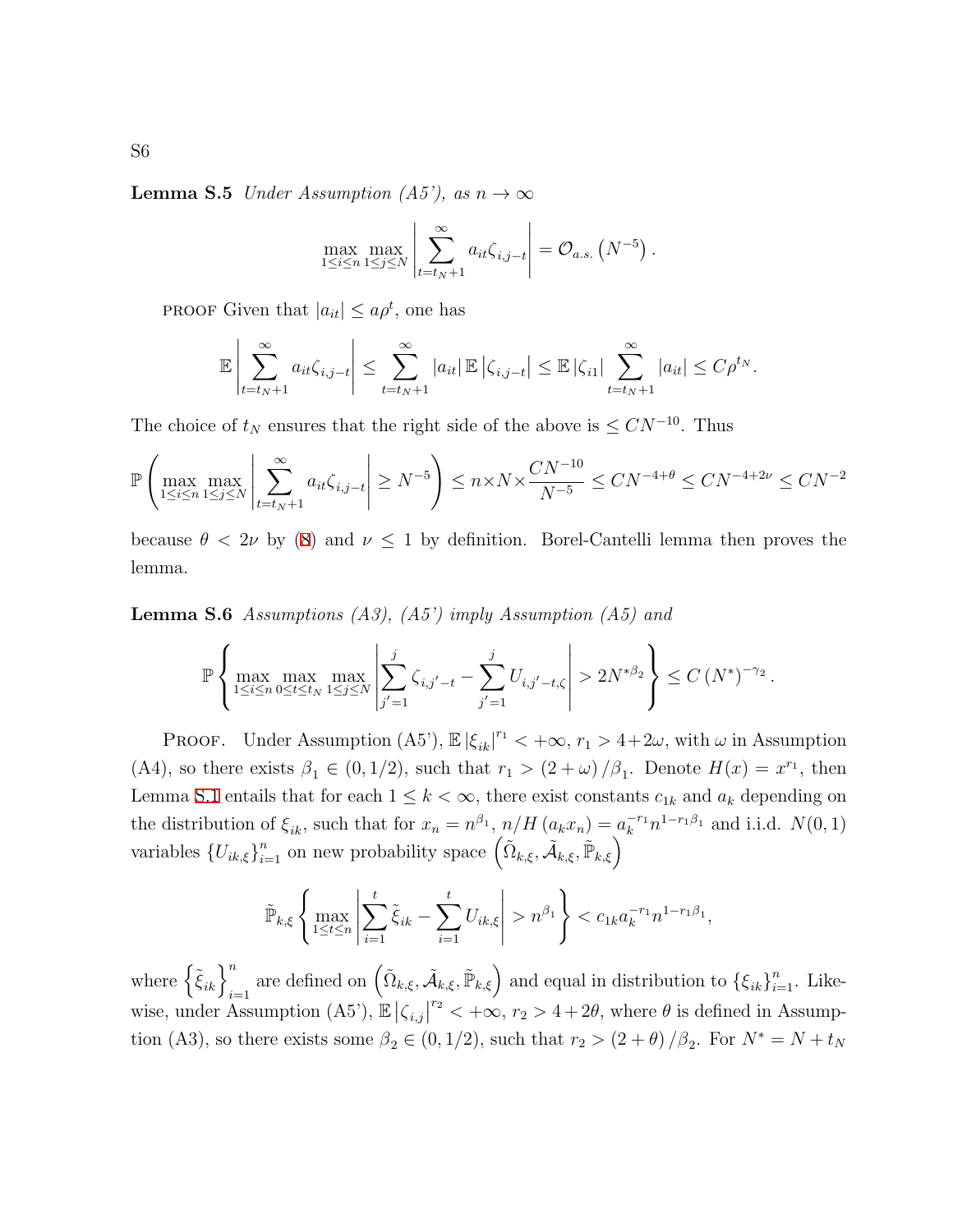given in Assumption (A5), and  $H(x) = x^{r_2}, x_{N^*} = N^{*\beta_2}$ , it is easy to check that with  $j = 1 - t_N, \ldots, N$  playing the role of  $i = 1, \ldots, n$  the condition of Lemma [S.1](#page-0-0) is satisfied under Assumption (A5). Hence for each  $i \in \{1, \ldots, n\}$ , according to Lemma [S.1,](#page-0-0) there exist positive constants  $c_i$  and  $b_i$  depending on the distribution of  $\zeta_{i,j}$ , and i.i.d.  $N(0,1)$ variables  $U_{i,j,\zeta}$  on new probability space  $(\tilde{\Omega}_{i,\zeta}, \tilde{\mathcal{A}}_{i,\zeta}, \tilde{\mathbb{P}}_{i,\zeta})$  such that

$$
\tilde{\mathbb{P}}_{i,\zeta} \left\{ \max_{1-t_N \le j \le N} \left| \sum_{j'=1-t_N}^j \tilde{\zeta}_{i,j'} - \sum_{j'=1-t_N}^j U_{i,j',\zeta} \right| > x_{N^*} \right\} < c_i N^* / H\left(b_i x_{N^*}\right) \le C_i N^{*1-r_2\beta_2},
$$

where  $\left\{ \tilde{\zeta}_{i,j} \right\}_{1}^{N}$ 1*−t<sup>N</sup>* are defined on  $(\tilde{\Omega}_{i,\zeta}, \tilde{\mathcal{A}}_{i,\zeta}, \tilde{\mathbb{P}}_{i,\zeta})$  and equal in distribution to  $\{\zeta_{i,j'}\}_{1-t_N}^N$ . Since Assumption (A5') stipulates the independence of  $\{\xi_{ik}\}_{i=1,k=1}^{n,\infty}$  and  $\{\zeta_{i,j'}\}_{i=1,j'=1-t_N}^{n,N}$ ,

this independence is automatically preserved for  $\left\{ \tilde{\xi}_{ik} \right\}_{i=1,k=1}^{n,\infty}$  and  $\left\{ \tilde{\zeta}_{i,j'} \right\}_{i=1}^{n,N}$ *i*=1*,j′*=1*−t<sup>N</sup>* if their new probability spaces  $(\tilde{\Omega}_{k,\xi},\tilde{\mathcal{A}}_{k,\xi},\tilde{\mathbb{P}}_{k,\xi})$  ,  $k\geq 1$  and  $(\tilde{\Omega}_{i,\zeta},\tilde{\mathcal{A}}_{i,\zeta},\tilde{\mathbb{P}}_{i,\zeta})$  ,  $i\geq 1$  are all independently embedded into a product probability space

$$
\left(\tilde{\Omega}, \tilde{\mathcal{A}}, \tilde{\mathbb{P}}\right) \equiv \left(\left(\bigotimes_{k=1}^{\infty} \tilde{\Omega}_{k,\xi}\right) \bigotimes \left(\bigotimes_{i=1}^{\infty} \tilde{\Omega}_{i,\zeta}\right), \left(\bigotimes_{k=1}^{\infty} \tilde{\mathcal{A}}_{k,\xi}\right) \bigotimes \left(\bigotimes_{i=1}^{\infty} \tilde{\mathcal{A}}_{i,\zeta}\right), \tilde{\mathbb{P}}\right)
$$

according to Ionescu–Tulcea Theorem (Theorem 14.32 in Klenke 2014). This independent embedding also ensures that all *N* (0, 1) variables  $\{U_{ik,\xi}\}_{i=1,k=1}^{n,\infty}$   $\{U_{i,j,\zeta}\}_{i=1}^{n,N}$  $\sum_{i=1,j=1-t_N}^{n,N}$  remain independent in the new product probability space, hence  ${U_{ik,\xi}}_{i=1,k=1}^{n,\infty}$  and  ${U_{i,j,\zeta}}_{i=1}^{n,N}$ *i*=1*,j*=1*−t<sup>N</sup>* are i.i.d.  $N(0, 1)$  as required in Assumption  $(A5)$ .

In what follows, with some abuse of notations, we will not distinguish  $\xi_{ik}$ ,  $\zeta_{i,j}$  on the original probability space from  $\tilde{\xi}_{ik}$ ,  $\tilde{\zeta}_{i,j}$  on the above product probability space, nor the original probability measure  $\mathbb P$  from  $\mathbb P$  on the product space.

As the number of distinct distributions for  $\xi_{ik}$  is finite, there is a common  $c > 0$ , such that  $\mathbb{P}\left\{\max_{1\leq t\leq n} \left|\sum_{i=1}^t \xi_{ik} - \sum_{i=1}^t U_{ik,\xi}\right| > n^{\beta_1}\right\} < cn^{1-r_1\beta_1}$ , for each  $1 \leq k < \infty$ . Consequently, there is a  $c_1 > 0$  such that

$$
\mathbb{P}\left\{\max_{1\leq k\leq k_n}\max_{1\leq t\leq n}\left|\sum_{i=1}^t \xi_{ik} - \sum_{i=1}^t U_{ik,\xi}\right| > n^{\beta_1}\right\} < k_n c n^{1-r_1\beta_1} \leq c_1 n^{-\gamma_1},
$$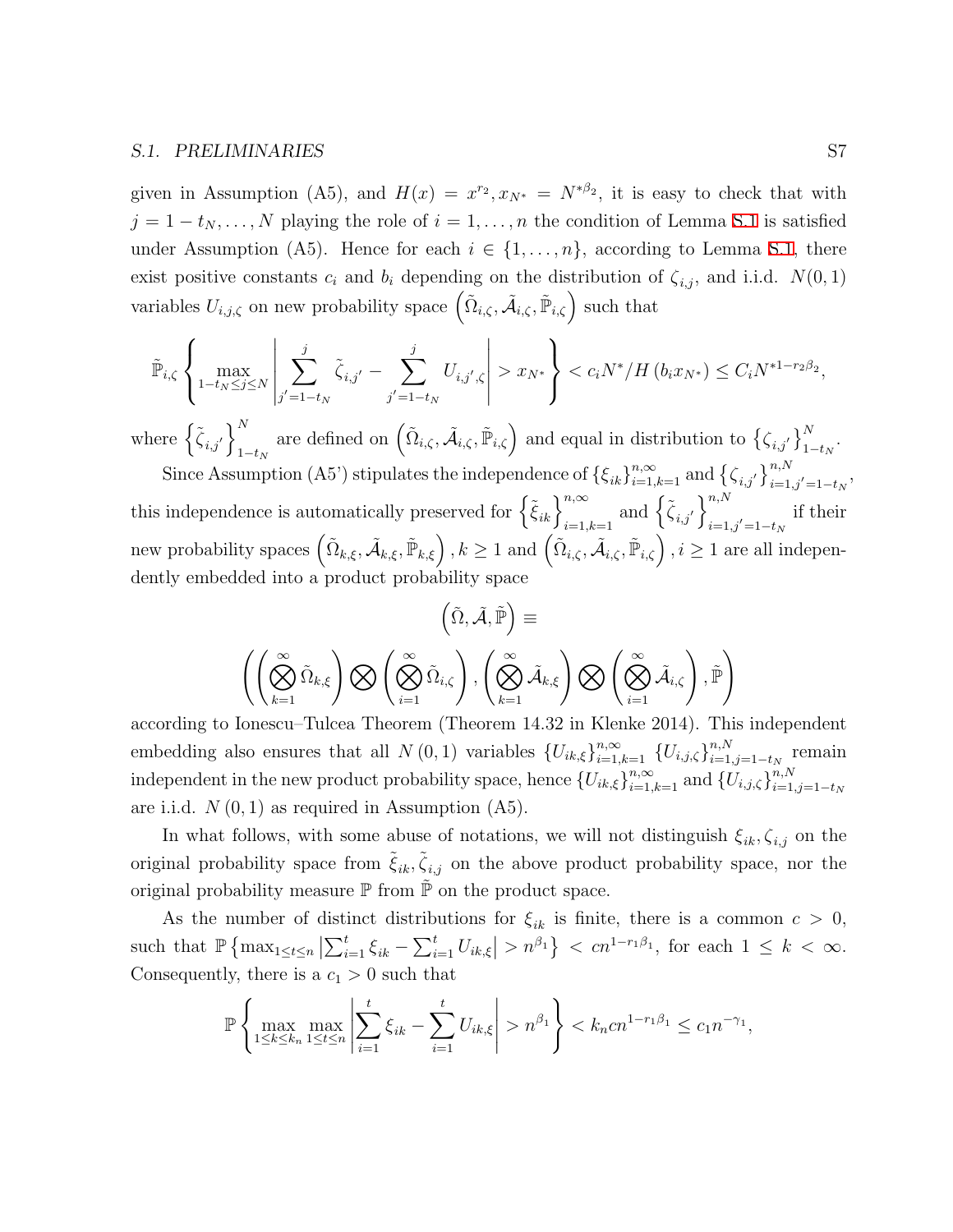where  $\gamma_1 = r_1 \beta_1 - 1 - \omega > 1$  by noticing that  $r_1 > (2 + \omega) / \beta_1$ .

Since the number of distinct distributions for  $\{\zeta_{i,1}\}_{i\geq 1}$  is finite, there exists a constant *c* such that for all  $i \in \{1, \ldots, n\}$ 

$$
\mathbb{P}\left\{\max_{1-t_N\leq j\leq N}\left|\sum_{j'=1-t_N}^j\zeta_{i,j'}-\sum_{j'=1-t_N}^jU_{i,j',\zeta}\right|>x_{N^*}\right\}
$$

Thus

$$
\mathbb{P}\left\{\max_{1\leq i\leq n}\max_{1-t_N\leq j\leq N}\left|\sum_{j'=1-t_N}^j\zeta_{i,j'}-\sum_{j'=1-t_N}^jU_{i,j',\zeta}\right|>x_{N^*}\right\}
$$

Let  $\gamma_2 = r_2\beta_2 - \theta - 1$ , Since  $r_2 > (2 + \theta)/\beta_2$  according to the above discussion, it is easy to see that  $\gamma_2 > 1$ , so the Assumption (A5) is proved.

Next for  $t = 0, \ldots, t_N$ 

$$
\max_{1 \leq j \leq N} \left| \sum_{j'=1}^{j} \zeta_{i,j'} - \sum_{j'=1}^{j} U_{i,j'-t,\zeta} \right| =
$$
\n
$$
\max_{1 \leq j \leq N} \left| \left( \sum_{j'=1-t_N}^{j-t} \zeta_{i,j'} - \sum_{j'=1-t_N}^{j-t} U_{i,j',\zeta} \right) - \left( \sum_{j'=1-t_N}^{-t} \zeta_{i,j'} - \sum_{j'=1-t_N}^{-t} U_{i,j',\zeta} \right) \right|
$$
\n
$$
\leq \max_{1 \leq j \leq N} \left| \sum_{j'=1-t_N}^{j-t} \zeta_{i,j'} - \sum_{j'=1-t_N}^{j-t} U_{i,j',\zeta} \right| + \left| \sum_{j'=1-t_N}^{-t} \zeta_{i,j'} - \sum_{j'=1-t_N}^{-t} U_{i,j',\zeta} \right|
$$
\n
$$
\leq 2 \max_{1-t_N \leq j \leq N} \left| \sum_{j'=1-t_N}^{j} \zeta_{i,j'} - \sum_{j'=1-t_N}^{j} U_{i,j',\zeta} \right|
$$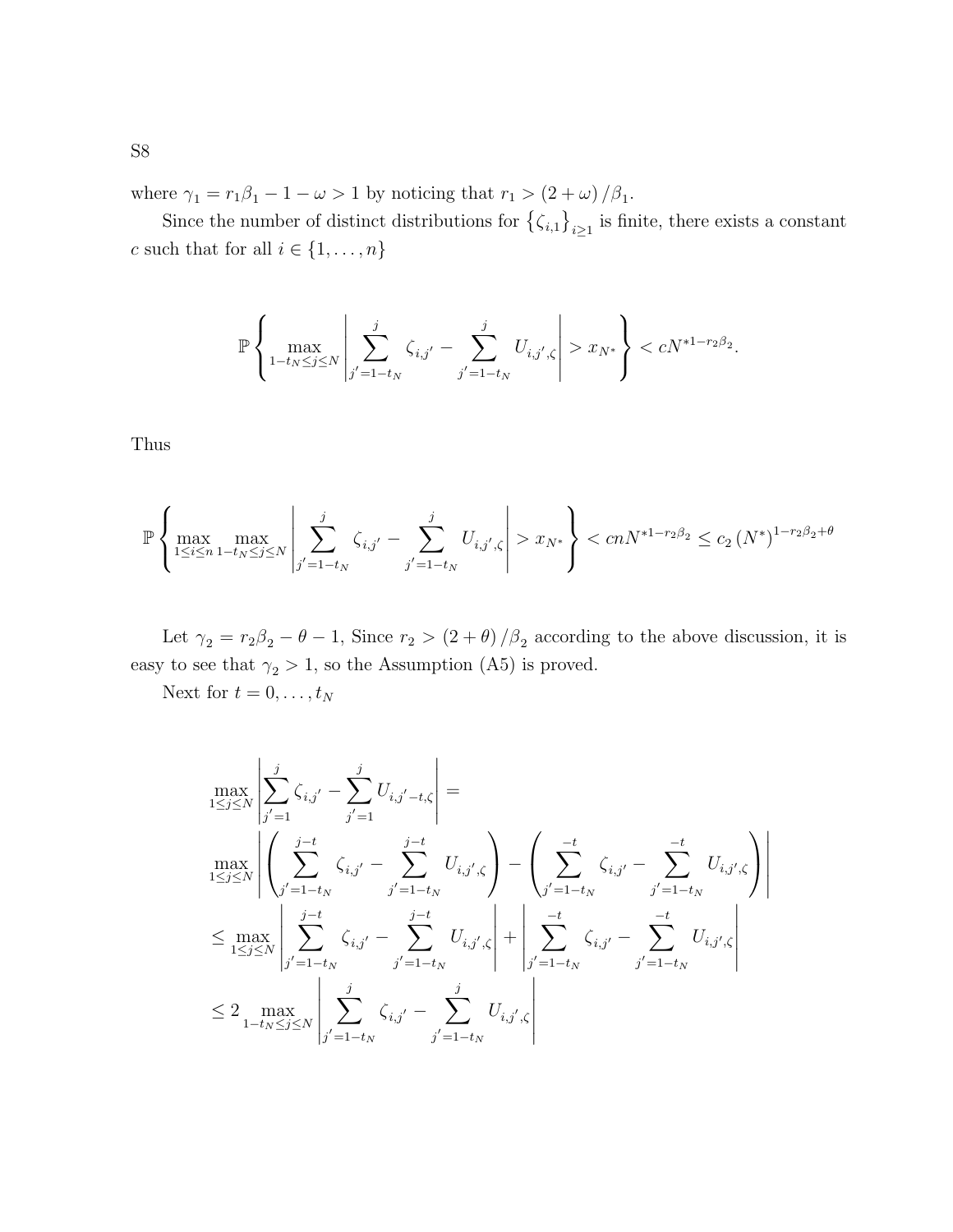Thus

$$
\mathbb{P}\left\{\max_{0\leq t\leq t_N}\max_{1\leq j\leq N}\left|\sum_{j'=1}^j\zeta_{i,j'-t}-\sum_{j'=1}^jU_{i,j'-t,\zeta}\right|>2N^{*\beta_2}\right\}
$$
\n
$$
\leq \mathbb{P}\left\{2\max_{1-t_N\leq j\leq N}\left|\sum_{j'=1-t_N}^j\zeta_{i,j'}-\sum_{j'=1-t_N}^jU_{i,j',\zeta}\right|>2N^{*\beta_2}\right\}
$$
\n
$$
=\mathbb{P}\left\{\max_{1-t_N\leq j\leq N}\left|\sum_{j'=1-t_N}^j\zeta_{i,j'}-\sum_{j'=1-t_N}^jU_{i,j',\zeta}\right|>N^{*\beta_2}\right\}\leq CN^{*(1-r_2\beta_2)}.
$$

Bonferroni technique then leads to

$$
\mathbb{P}\left\{\max_{1\leq i\leq n}\max_{0\leq t\leq t_N}\max_{1\leq j\leq N}\left|\sum_{j'=1}^j\zeta_{i,j'-t}-U_{i,j'-t,\zeta}\right|>2N^{*\beta_2}\right\}\leq CnN^{*(1-r_2\beta_2)}\leq C\left(N^*\right)^{-\gamma_2}.
$$

<span id="page-8-2"></span>The lemma holds consequently.

**Lemma S.7** *Under Assumptions (A2), (A6), as*  $n \to \infty$ 

<span id="page-8-0"></span>
$$
\max_{1 \le i \le n} \max_{1 \le \ell \le J_s + p} \max_{0 \le t \le t_N} \left| N^{-1} \sum_{j=1}^N B_{\ell, p} \left( \frac{j}{N} \right) \sigma_i \left( \frac{j}{N} \right) \zeta_{i, j-t} \right|
$$
\n
$$
= O_{a.s} \left( N^{-1/2} J_s^{-1/2} \sqrt{\log N} \right) + O_{a.s} \left( N^{\beta_2 - 1} \right), \tag{S.17}
$$

<span id="page-8-1"></span>
$$
\max_{1 \leq \ell \leq J_s + p} \max_{0 \leq t \leq t_N} \left| n^{-1} \sum_{i=1}^n N^{-1} \sum_{j=1}^N B_{\ell, p} \left( \frac{j}{N} \right) \sigma \left( \frac{j}{N} \right) \zeta_{i, j-t} \right|
$$
\n
$$
= \mathcal{O}_{a.s} \left( N^{-1/2} n^{-1/2} J_s^{-1/2} \sqrt{\log N} \right) + \mathcal{O}_{a.s} \left( N^{\beta_2 - 1} \right). \tag{S.18}
$$

PROOF

$$
\max_{1 \le i \le n} \max_{1 \le \ell \le J_s + p} \max_{0 \le t \le t_N} \left| N^{-1} \sum_{j=1}^N B_{\ell, p} \left( \frac{j}{N} \right) \sigma_i \left( \frac{j}{N} \right) \zeta_{i, j-t} \right|
$$
\n
$$
\le \max_{1 \le i \le n} \max_{1 \le \ell \le J_s + p} \max_{0 \le t \le t_N} \left| N^{-1} \sum_{j=1}^N B_{\ell, p} \left( \frac{j}{N} \right) \sigma_i \left( \frac{j}{N} \right) U_{i, j-t, \zeta} \right| + \max_{1 \le i \le n} \max_{1 \le \ell \le J_s + p} \max_{0 \le t \le t_N} \left| N^{-1} \sum_{j=1}^N B_{\ell, p} \left( \frac{j}{N} \right) \sigma_i \left( \frac{j}{N} \right) (\zeta_{i, j-t} - U_{i, j-t, \zeta}) \right|.
$$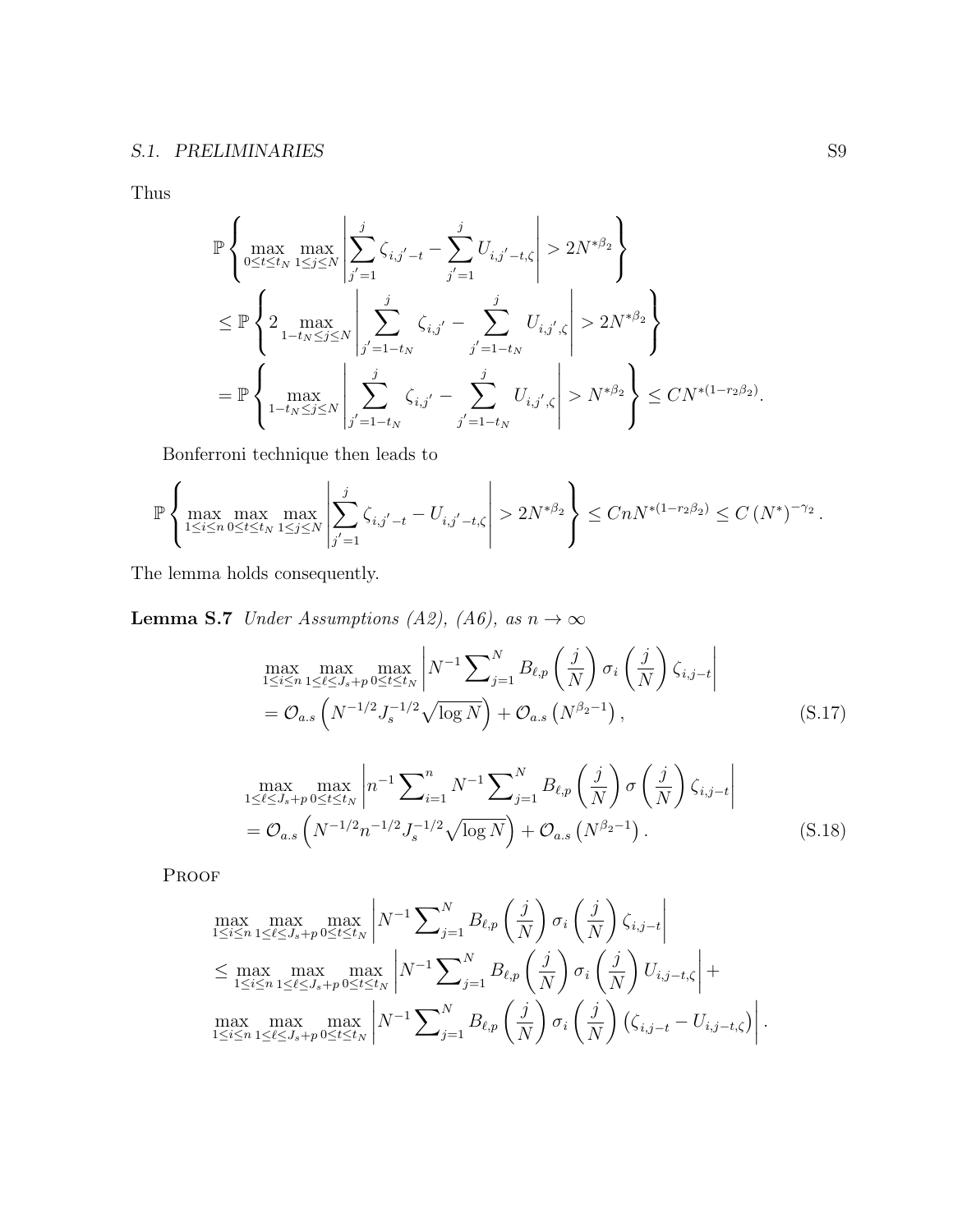Where  $U_{i,j,\zeta}$  is defined in Assumption (A5). For the first part of equality above,

$$
\mathbb{E}\left\{N^{-1}\sum_{j=1}^{N}B_{\ell,p}\left(\frac{j}{N}\right)\sigma_{i}\left(\frac{j}{N}\right)U_{i,j-t,\zeta}\right\}^{2} = N^{-2}\sum_{j=1}^{N}B_{\ell,p}^{2}\left(\frac{j}{N}\right)\sigma_{i}^{2}\left(\frac{j}{N}\right)\mathbb{E}U_{i,j-t,\zeta}^{2} \leq \frac{C}{NJ_{s}}
$$
\n
$$
\mathbb{P}\left\{\frac{\max_{1\leq i\leq n}\max_{1\leq \ell\leq J_{s}+p}\max_{0\leq t\leq t_{N}}\left|N^{-1}\sum_{j=1}^{N}B_{\ell,p}\left(\frac{j}{N}\right)\sigma_{i}\left(\frac{j}{N}\right)U_{i,j-t,\zeta}\right|}{\left[\mathbb{E}\left\{N^{-1}\sum_{j=1}^{N}B_{\ell,p}\left(\frac{j}{N}\right)\sigma_{i}\left(\frac{j}{N}\right)U_{i,j-t,\zeta}\right\}^{2}\right]^{1/2}} \geq 4\sqrt{\log N}\right\}
$$
\n
$$
\leq t_{N}n(J_{s}+p)\mathbb{P}\left\{\frac{\left|N^{-1}\sum_{j=1}^{N}B_{\ell,p}\left(\frac{j}{N}\right)\sigma_{i}\left(\frac{j}{N}\right)U_{i,j-t,\zeta}\right|}{\left[\mathbb{E}\left\{N^{-1}\sum_{j=1}^{N}B_{\ell,p}\left(\frac{j}{N}\right)\sigma_{i}\left(\frac{j}{N}\right)U_{i,j-t,\zeta}\right\}^{2}\right]^{1/2}} \geq 4\sqrt{\log N}\right\}
$$
\n
$$
\leq t_{N}n(J_{s}+p)\exp\left\{\frac{-4^{2}\log N}{2}\right\} \leq Ct_{N}n(J_{s}+p)N^{-8} \leq CN^{-8+\theta+\gamma}\log N \leq CN^{-5},
$$

because  $\theta$  < 2*ν* by (8) and  $\nu \le 1$  by definition, and  $\gamma$  < 1 -  $\beta_2$  -  $\theta/2$  < 1 by (11). Thus Borel-Cantelli lemma entails that

$$
\max_{1 \leq i \leq n} \max_{1 \leq \ell \leq J_s + p} \max_{0 \leq t \leq t_N} \left| N^{-1} \sum_{j=1}^N B_{\ell, p} \left( \frac{j}{N} \right) \sigma_i \left( \frac{j}{N} \right) U_{i, j-t, \zeta} \right|
$$
  
=  $\mathcal{O}_{a.s} \left( N^{-1/2} J_s^{-1/2} \sqrt{\log N} \right).$ 

The counterpart for averaging over  $i = 1, \ldots, n$  is worked out as

$$
\mathbb{P}\left\{\frac{\max_{1\leq\ell\leq J_{s}+p}\max_{0\leq t\leq t_{N}}\left|n^{-1}\sum_{i=1}^{n}N^{-1}\sum_{j=1}^{N}B_{\ell,p}\left(\frac{j}{N}\right)\sigma_{i}\left(\frac{j}{N}\right)U_{i,j-t,\zeta}\right|}{\left\{\mathbb{E}\left\{n^{-1}\sum_{i=1}^{n}N^{-1}\sum_{j=1}^{N}B_{\ell,p}\left(\frac{j}{N}\right)\sigma_{i}\left(\frac{j}{N}\right)U_{i,j-t,\zeta}\right\}^{2}\right\}^{1/2}} \geq 4\sqrt{\log N}\right\}
$$
\n
$$
\leq (J_{s}+p)t_{N}\mathbb{P}\left\{\frac\left|n^{-1}\sum_{i=1}^{n}N^{-1}\sum_{j=1}^{N}B_{\ell,p}\left(\frac{j}{N}\right)\sigma_{i}\left(\frac{j}{N}\right)U_{i,j-t,\zeta}\right|}{\left\{\mathbb{E}\left\{n^{-1}\sum_{i=1}^{n}N^{-1}\sum_{j=1}^{N}B_{\ell,p}\left(\frac{j}{N}\right)\sigma_{i}\left(\frac{j}{N}\right)U_{i,j-t,\zeta}\right\}^{2}\right\}^{1/2}} \geq 4\sqrt{\log N}\right\}
$$
\n
$$
\leq (J_{s}+p)t_{N}\exp\left\{\frac{-4^{2}\log N}{2}\right\} \leq C(J_{s}+p)N^{-8} \leq CN^{-7},
$$

 $\rm S10$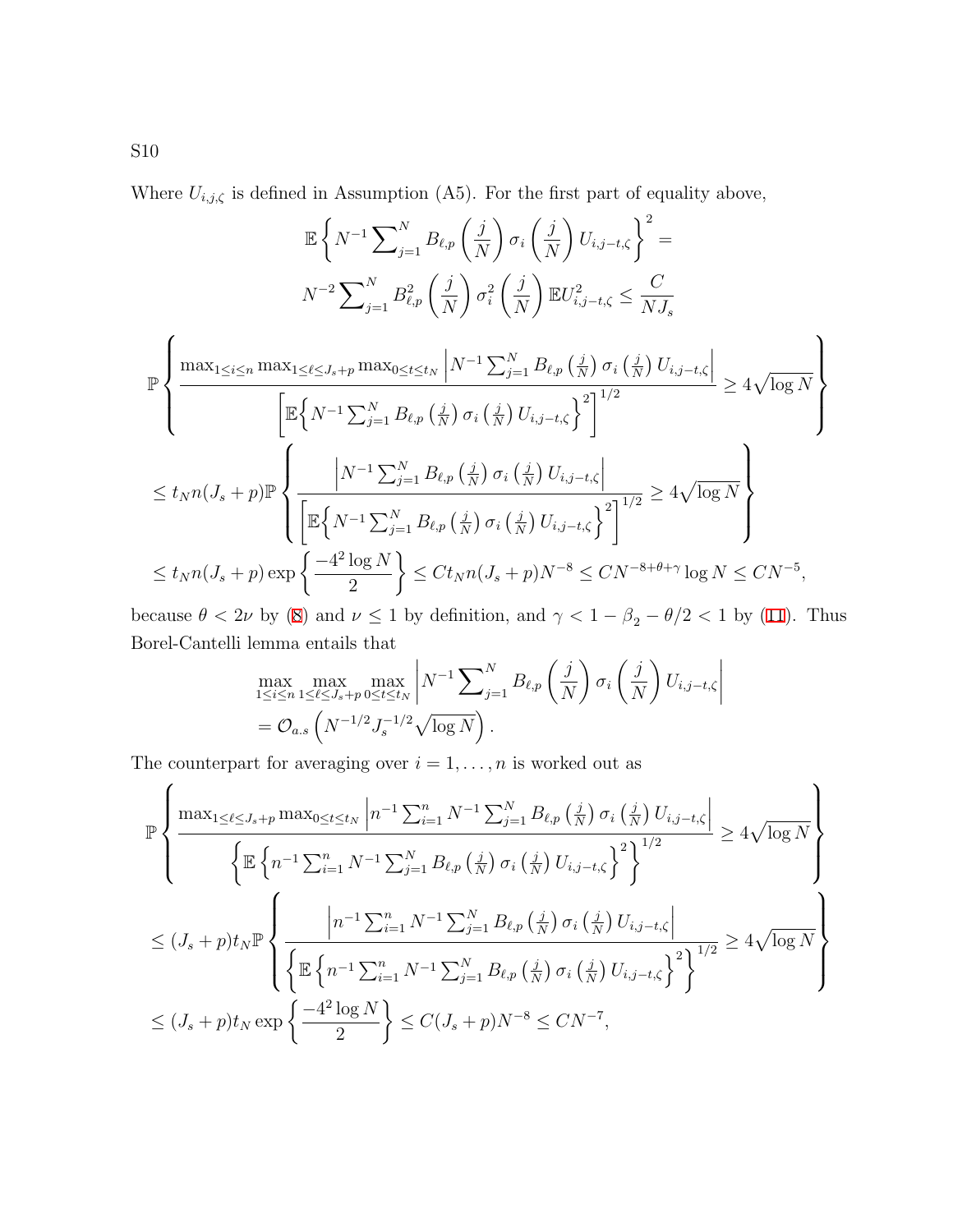while

$$
\mathbb{E}\left\{n^{-1}\sum_{i=1}^{n}N^{-1}\sum_{j=1}^{N}B_{\ell,p}\left(\frac{j}{N}\right)\sigma_{i}\left(\frac{j}{N}\right)U_{i,j-t,\zeta}\right\}^{2}
$$

$$
(nN)^{-2}\sum_{i=1}^{n}\sum_{j=1}^{N}B_{\ell,p}^{2}\left(\frac{j}{N}\right)\sigma_{i}^{2}\left(\frac{j}{N}\right)\mathbb{E}U_{i,j-t,\zeta}^{2}\leq\frac{C}{nNJ_{s}}
$$

Notice next that

$$
\sum_{j=1}^{N} B_{\ell,p} \left( \frac{j}{N} \right) \sigma_i \left( \frac{j}{N} \right) \left( \zeta_{i,j-t} - U_{i,j-t,\zeta} \right)
$$

$$
= \sum_{j=1}^{N-1} \left\{ B_{\ell,p} \left( \frac{j}{N} \right) \sigma_i \left( \frac{j}{N} \right) - B_{\ell,p} \left( \frac{j+1}{N} \right) \sigma_i \left( \frac{j+1}{N} \right) \right\} \sum_{j'=1}^{j} \left( \zeta_{i,j'-t} - U_{i,j'-t,\zeta} \right) + B_{\ell,p} (1) \sigma_i (1) \sum_{j'=1}^{N} \left( \zeta_{i,j'-t} - U_{i,j'-t,\zeta} \right)
$$

While

$$
\left| \sum_{j=1}^{N-1} \left\{ B_{\ell,p} \left( \frac{j}{N} \right) \sigma_i \left( \frac{j}{N} \right) - B_{\ell,p} \left( \frac{j+1}{N} \right) \sigma_i \left( \frac{j+1}{N} \right) \right\} \sum_{j'=1}^j \left( \zeta_{i,j'-t} - U_{i,j'-t,\zeta} \right) \right|
$$
  

$$
\leq \sum_{j=1}^{N-1} \left| B_{\ell,p} \left( \frac{j}{N} \right) \sigma_i \left( \frac{j}{N} \right) - B_{\ell,p} \left( \frac{j+1}{N} \right) \sigma_i \left( \frac{j+1}{N} \right) \right| \left| \sum_{j'=1}^j \left( \zeta_{i,j'-t} - U_{i,j'-t,\zeta} \right) \right|
$$
  

$$
\leq C N J_s^{-1} \left( N^{-\nu} + J_s N^{-1} \right) \max_{1 \leq j \leq N} \left| \sum_{j'=1}^j \left( \zeta_{i,j'-t} - U_{i,j'-t,\zeta} \right) \right|
$$

Consequently, according to [\(S.3\)](#page-1-2),

$$
\max_{1 \le i \le n} \max_{1 \le \ell \le J_s + p} \max_{0 \le t \le t_N} \left| N^{-1} \sum_{j=1}^N B_{\ell, p} \left( \frac{j}{N} \right) \sigma_i \left( \frac{j}{N} \right) \left( \zeta_{i, j-t} - U_{i, j-t, \zeta} \right) \right|
$$
  
 
$$
\le N^{-1} C \left( N J_s^{-1} N^{-\nu} + 1 \right) \max_{0 \le t \le t_N} \max_{1 \le i \le n} \max_{1 \le j \le N} \left| \sum_{j'=1}^j \left( \zeta_{i, j'-t} - U_{i, j'-t, \zeta} \right) \right|
$$

According to Lemma [S.3,](#page-1-4) the inequality above becomes

$$
\leq CN^{-1} \max_{0 \leq t \leq t_N} \max_{1 \leq i \leq n} \max_{1 \leq j \leq N} \left| \sum_{j'=1}^{j} \left( \zeta_{i,j'-t} - U_{i,j'-t,\zeta} \right) \right| = O_{a.s} \left( N^{-1} N^{*\beta_2} \right) = O_{a.s} \left( N^{\beta_2 - 1} \right)
$$

<span id="page-10-0"></span>Combine the results above, the lemma is proved.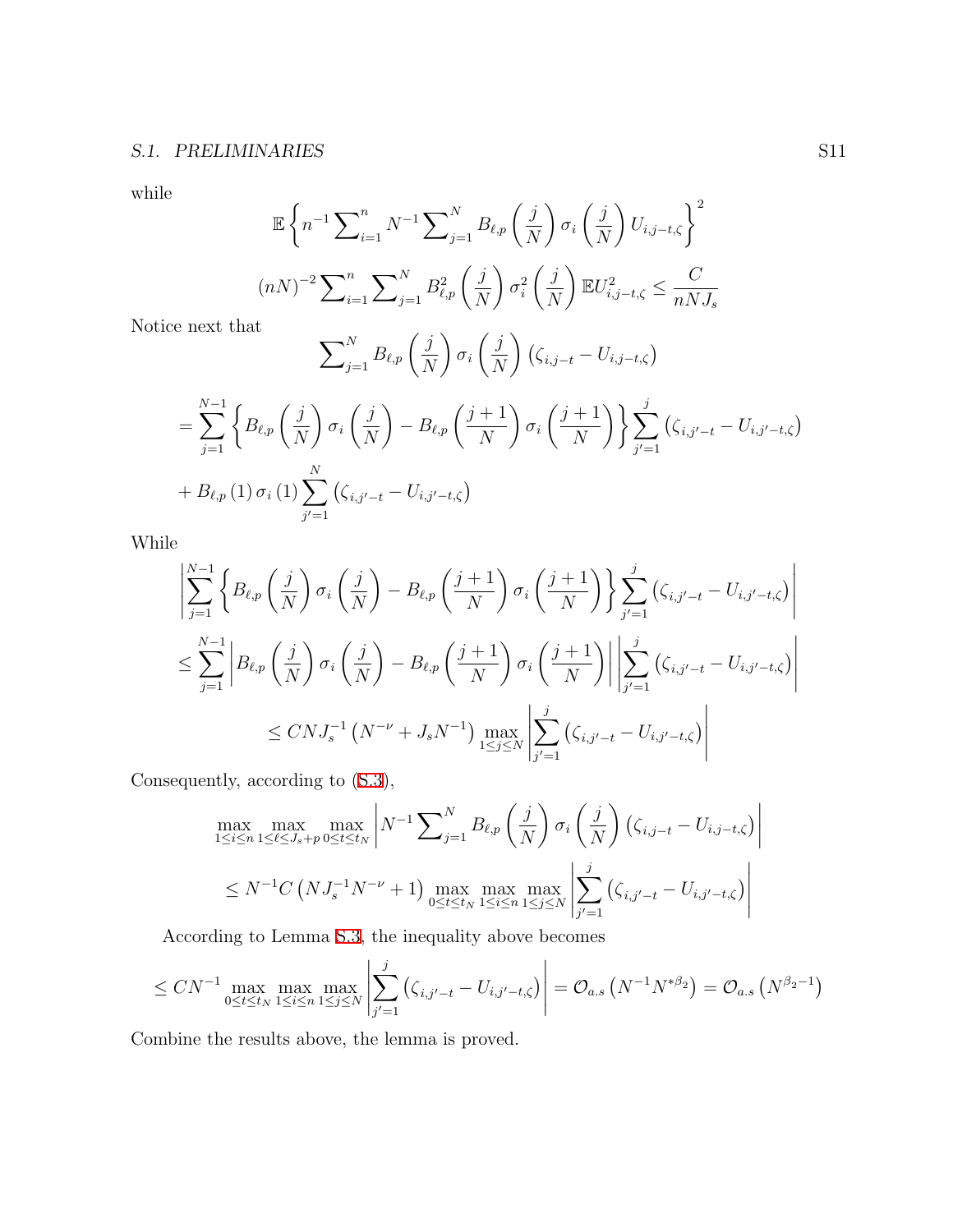**Lemma S.8** *Under Assumptions (A5) and (A6), as*  $n \to \infty$ 

$$
\max_{1 \le i \le n} \|\widetilde{\varepsilon}_i\|_{\infty} = \max_{1 \le i \le n} \sup_{x \in [0,1]} |\widetilde{\varepsilon}_i(x)| = O_{a.s}\left(N^{-1/2}J_s^{1/2}\sqrt{\log N} + N^{\beta_2 - 1}J_s\right). \tag{S.19}
$$

<span id="page-11-1"></span>
$$
\left\| n^{-1} \sum_{i=1}^{n} \widetilde{\varepsilon}_{i} \right\|_{\infty} = \mathcal{O}_{a.s} \left( N^{-1/2} n^{-1/2} J_{s}^{1/2} \sqrt{\log N} \right) + \mathcal{O}_{a.s} \left( N^{\beta_{2}-1} J_{s} \right) = o_{a.s.} \left( n^{-1/2} \right). \tag{S.20}
$$

**PROOF** One first writes  $\tilde{\varepsilon}_i(x)$  as a finite sum and an infinite remainder

$$
\widetilde{\varepsilon}_i(x) = \sum_{t=0}^{\infty} a_{it} \widetilde{\zeta}_{i,-t}(x) = Q_{1i}(x) + Q_{2i}(x),
$$

in which

<span id="page-11-0"></span>
$$
Q_{1i}(x) = \sum_{t=0}^{t_N} a_{it} \widetilde{\zeta}_{i,-t}(x), Q_{2i}(x) = \sum_{t=t_N+1}^{\infty} a_{it} \widetilde{\zeta}_{i,-t}(x),
$$
\n(S.21)

with

$$
\widetilde{\zeta}_{i,-t}(x) = N^{-1} \mathbf{B}(x)^{\top} \mathbf{V}_{n,p}^{-1} \mathbf{B}^{\top} \left( \sigma_i \left( j/N \right) \zeta_{i,j-t} \right)_{1 \leq j \leq N}^{\top}.
$$

The average  $n^{-1} \sum_{i=1}^{n} \tilde{\varepsilon}_i(x)$  is likewise decomposed as

$$
n^{-1}\sum_{i=1}^{n}\widetilde{\varepsilon}_{i}(x)=Q_{1}(x)+Q_{2}(x),
$$

where

$$
Q_1(x) = n^{-1} \sum_{i=1}^{n} Q_{1i}(x), Q_2(x) = n^{-1} \sum_{i=1}^{n} Q_{2i}(x),
$$

with  $Q_{1i}(x)$ ,  $Q_{2i}(x)$  defined in [\(S.21\)](#page-11-0). The terms  $Q_{2i}$ ,  $Q_2$ ,  $Q_{1i}$ ,  $Q_1$  are then bounded separately.

To begin with, note that

$$
|Q_{2i}(x)| = \left| N^{-1} \mathbf{B}(x)^{\top} \mathbf{V}_{n,p}^{-1} \mathbf{B}^{\top} \left( \sum_{t=t_N+1}^{\infty} a_{it} \left( \sigma_i \left( j/N \right) \zeta_{i,j-t} \right)_{1 \leq j \leq N}^{\top} \right) \right|
$$
  
 
$$
\leq \left| \mathbf{B}(x)^{\top} \mathbf{V}_{n,p}^{-1} N^{-1} \mathbf{B}^{\top} \mathbf{1}_N \right| ||\sigma_i||_{\infty} \max_{1 \leq i \leq n} \max_{1 \leq j \leq N} \left| \sum_{t=t_N+1}^{\infty} a_{it} \zeta_{i,j-t} \right|.
$$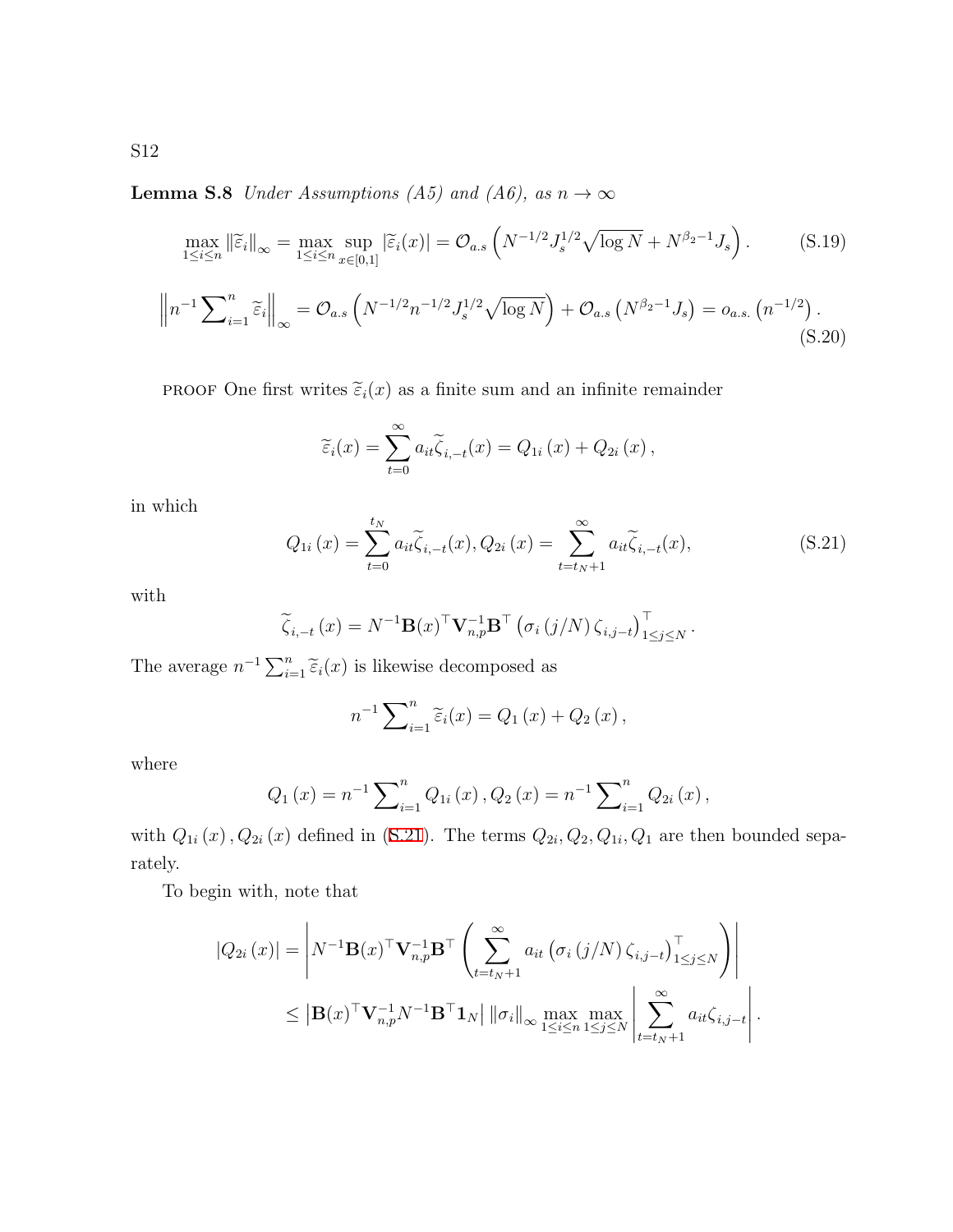According to Lemma A.3 in Cao et al (2012),  $|\mathbf{V}_{n,p}^{-1}|_{\infty} \leq M_p J_s$ . Since the B-spline basis  $||\mathbf{B}(x)||_{\infty} \leq 1$  so  $||N^{-1}\mathbf{B}^{\top}\mathbf{1}_N||_{\infty} \leq 1$ , and Lemma [S.5](#page-4-1) ensures that

$$
\max_{1 \leq i \leq n} \max_{1 \leq j \leq N} \left| \sum_{t=t_N+1}^{\infty} a_{it} \zeta_{i,j-t} \right| = O_{a.s.} \left( N^{-5} \right)
$$

one obtains that

$$
\max_{1 \le i \le n} \|Q_{2i}\|_{\infty} = \max_{1 \le i \le n} \sup_{x \in [0,1]} |Q_{2i}(x)| \le \sup_{x \in [0,1]} \left| |\mathbf{B}(x)^{\top} \mathbf{V}_{n,p}^{-1}|_{\infty} (J_s + p) \right| \times \mathcal{O}_{a.s.} (N^{-5})
$$
  

$$
\le |M_p J_s (J_s + p)| \times \mathcal{O}_{a.s.} (N^{-5}) = \mathcal{O}_{a.s.} (N^{-3}). \tag{S.22}
$$

One obtains immediately from ([S.22](#page-12-0)) that

<span id="page-12-0"></span>
$$
||Q_2||_{\infty} = ||n^{-1} \sum_{i=1}^n Q_{2i}||_{\infty} \le \max_{1 \le i \le n} ||Q_{2i}||_{\infty} = O_{a.s.} (N^{-3}) = o_{a.s.} (n^{-1/2}).
$$

Meanwhile

$$
\max_{1 \leq i \leq n} \sup_{x \in [0,1]} |Q_{1i}(x)| = \max_{1 \leq i \leq n} \sup_{x \in [0,1]} \left| \sum_{t=0}^{t_N} a_{it} N^{-1} \mathbf{B}(x)^\top \mathbf{V}_{n,p}^{-1} \mathbf{B}^\top (\sigma_i (j/N) \zeta_{i,j-t})_{1 \leq j \leq N}^\top \right|
$$
  

$$
\leq \max_{1 \leq i \leq n} \sup_{x \in [0,1]} \left| \sum_{t=0}^{t_N} a \rho^{t-1} \mathbf{B}(x)^\top \left( \mathbf{V}_{n,p}^{-1} N^{-1} \mathbf{B}^\top (\sigma_i (j/N) \zeta_{i,j-t})_{1 \leq j \leq N}^\top \right) \right|
$$

$$
\leq \max_{1 \leq i \leq n} \sum_{t=0}^{t_N} a \rho^{t-1} p \left\| \mathbf{V}_{n,p}^{-1} N^{-1} \mathbf{B}^\top \left( \sigma_i \left( j/N \right) \zeta_{i,j-t} \right) \right\|_{\leq j \leq N} \right\|_{\infty}
$$
\n
$$
\leq \max_{1 \leq i \leq n} \sum_{t=0}^{t_N} a \rho^{t-1} p \left\| \mathbf{V}_{n,p}^{-1} \right\|_{\infty} \max_{1 \leq \ell \leq J_s + p} \max_{0 \leq t \leq t_N} \left| N^{-1} \sum_{j=1}^N B_{\ell,p} \left( \frac{j}{N} \right) \sigma_i \left( \frac{j}{N} \right) \zeta_{i,j-t} \right|
$$
\n
$$
\leq C J_s \max_{1 \leq i \leq n} \max_{1 \leq \ell \leq J_s + p} \max_{0 \leq t \leq t_N} \left| N^{-1} \sum_{j=1}^N B_{\ell,p} \left( \frac{j}{N} \right) \sigma_i \left( \frac{j}{N} \right) \zeta_{i,j-t} \right|
$$
\n
$$
= \mathcal{O}_{a.s} \left( N^{-1/2} J_s^{1/2} \sqrt{\log N} \right) + \mathcal{O}_{a.s} \left( N^{\beta_2 - 1} J_s \right)
$$

according to [\(S.17\)](#page-8-0).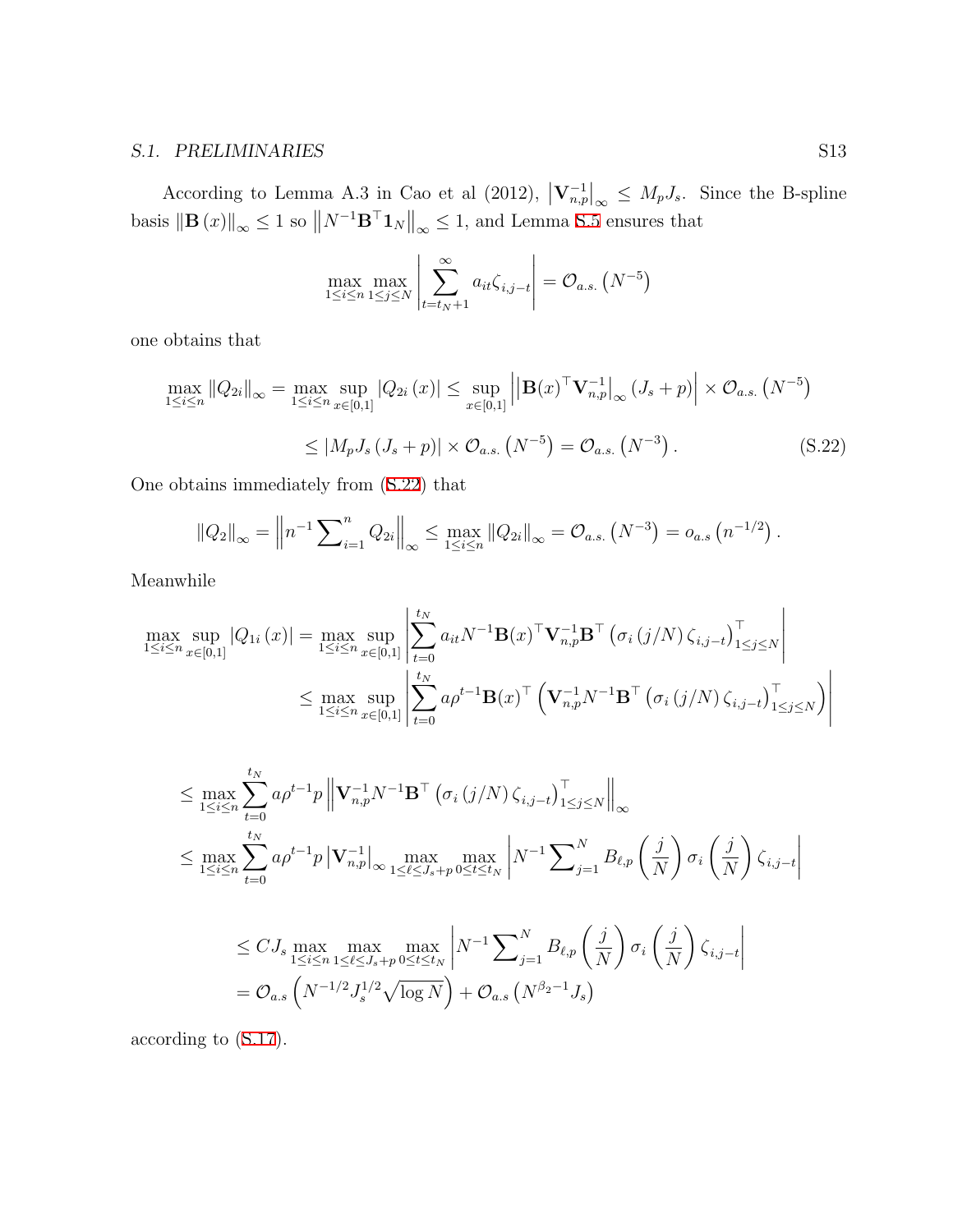Likewise

$$
\sup_{x \in [0,1]} |Q_1(x)| = \sup_{x \in [0,1]} \left| n^{-1} \sum_{i=1}^n \sum_{t=0}^{t_N} a_{it} N^{-1} \mathbf{B}(x)^\top \mathbf{V}_{n,p}^{-1} \mathbf{B}^\top \left( \sigma_i \left( j/N \right) \zeta_{i,j-t} \right)^\top_{1 \le j \le N} \right|
$$
  

$$
\le C J_s \max_{1 \le \ell \le J_s + p} \max_{0 \le t \le t_N} \left| n^{-1} \sum_{i=1}^n N^{-1} \sum_{j=1}^N B_{\ell,p} \left( \frac{j}{N} \right) \sigma_i \left( \frac{j}{N} \right) \zeta_{i,j-t} \right|.
$$

Applying [\(S.18\)](#page-8-1) in Lemma [S.7](#page-8-2), one obtains that

$$
\max_{1 \leq \ell \leq J_s + p} \max_{0 \leq t \leq t_N} \left| n^{-1} \sum_{i=1}^n N^{-1} \sum_{j=1}^N B_{\ell, p} \left( \frac{j}{N} \right) \sigma_i \left( \frac{j}{N} \right) \zeta_{i, j-t} \right|
$$
  
=  $\mathcal{O}_{a.s} \left( n^{-1/2} N^{-1/2} J_s^{-1/2} \sqrt{\log N} \right) + \mathcal{O}_{a.s} \left( N^{\beta_2 - 1} \right)$ 

and together with [\(S.4\)](#page-1-5) and [\(S.5](#page-1-3)),

$$
\sup_{x \in [0,1]} |Q_1(x)|
$$
  
=  $\mathcal{O}_{a.s} \left( N^{-1/2} n^{-1/2} J_s^{1/2} \sqrt{\log N} \right) + \mathcal{O}_{a.s} \left( N^{\beta_2 - 1} J_s \right) = o_{a.s} \left( n^{-1/2} \right).$ 

The lemma is proved.

## **S.2 Proof of Theorem 1**

Following the decomposition Equation ([S.13](#page-3-0)), it suffices to bound term  $n^{-1} \sum_{i=1}^{n} {\hat{\eta}_i (\cdot) - \eta_i (\cdot)}$ and term  $n^{-1} \sum_{i=1}^{n} \tilde{\epsilon}_i(\cdot)$  separately. Lemma [S.4](#page-3-1) has shown that  $\max_{1 \leq i \leq n} ||\tilde{\eta}_i - \eta_i||_{\infty} =$  $\mathcal{O}_{a.s.} \left\{ J_s^{-p^*} (n \log n)^{2/r_0} \right\} = o_{a.s.} (n^{-1/2})$ . On the other hand, Equation ([S.20](#page-11-1)) shows that  $\sup_{x \in (0,1)} |n^{-1} \sum_{i=1}^n \widetilde{\varepsilon}_i(x)| = o_{a.s.} (n^{-1/2})$ . Putting results together, one obtains

$$
\sup_{x \in [0,1]} n^{1/2} |\widehat{m}(x) - \overline{m}(x)| \leq n^{1/2} \max_{1 \leq i \leq n} ||\widetilde{\eta}_i - \eta_i||_{\infty} + n^{1/2} \sup_{x \in (0,1)} \left| n^{-1} \sum_{i=1}^n \widetilde{\varepsilon}_i(x) \right|
$$
  
=  $o_{a.s.}(1).$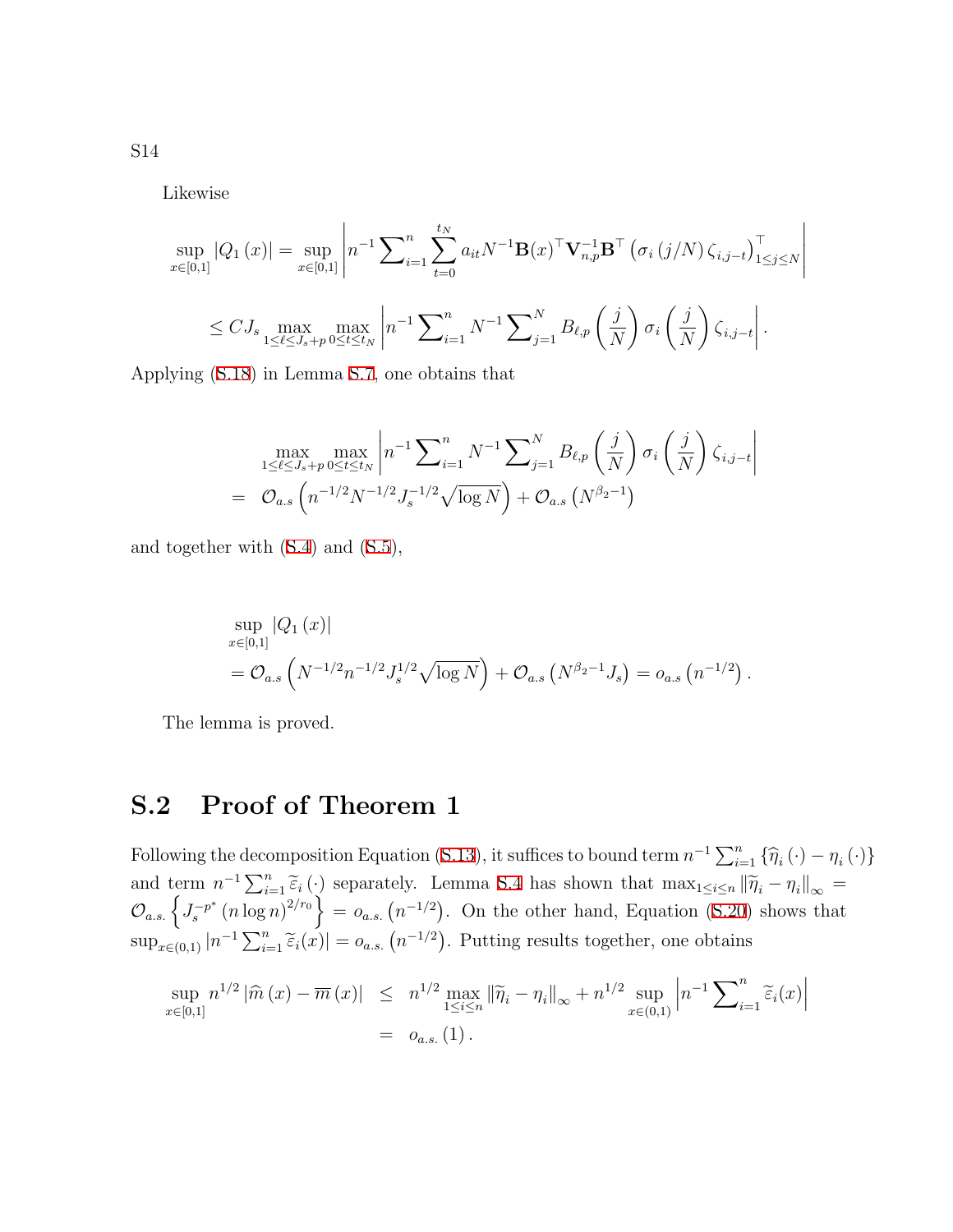## **S.3 Proof of Theorem 2**

Denote a random process  $\zeta(x)$  as

$$
\varsigma(x) = n^{1/2} G(x, x)^{-1/2} \sum_{k=1}^{\infty} \overline{U}_{k, \xi} \phi_k(x),
$$

where  $\overline{U}_{k,\xi} = n^{-1} \sum_{i=1}^n U_{ik,\xi}$ , with i.i.d.  $N(0,1)$  variables  $U_{ik,\xi}, 1 \leq i \leq n, 1 \leq k < \infty$ given in Assumption (A5). Consequently,  $n^{1/2}\overline{U}_{k,\xi}$  are i.i.d.  $N(0,1), 1 \leq k < \infty$ , so  $\varsigma(x)$ is a standardized Gaussian process (i.e., mean zero, variance one) with covariance function  $\mathbb{E} \varsigma (x) \varsigma (x') = G(x, x)^{-1/2} G(x', x')^{-1/2} G(x, x')$ , for any  $x, x' \in [0, 1]$ , thus having the same distribution as  $\zeta(x)$ .

Notice that  $\overline{m}(x) - m(x) = \sum_{k=1}^{\infty} \overline{\xi}_k \phi_k(x)$ , in which  $\overline{\xi}_k = n^{-1} \sum_{i=1}^n \xi_{ik}$ . Thus, it suffices to show that

$$
\sup_{x \in [0,1]} \left| n^{1/2} G(x,x)^{-1/2} (\overline{m}(x) - m(x)) - \varsigma(x) \right|
$$
  
=  $n^{1/2} \sup_{x \in [0,1]} G(x,x)^{-1/2} \left| \sum_{k=1}^{\infty} (\overline{\xi}_k - \overline{U}_{k,\xi}) \phi_k(x) \right| = o_p(1),$ 

the theorem is then proved with the help of Slutsky's Theorem.

Since  $G(x, x)$  has a positive lower bound  $C_G > 0$  according to Assumption (A4), one obtains

$$
n^{1/2} \sup_{x \in [0,1]} G(x,x)^{-1/2} \left| \sum_{k=1}^{\infty} \left( \overline{\xi}_{.k} - \overline{U}_{.k,\xi} \right) \phi_k(x) \right| \leq C n^{1/2} \sup_{x \in [0,1]} \left| \sum_{k=1}^{\infty} \left( \overline{\xi}_{.k} - \overline{U}_{.k,\xi} \right) \phi_k(x) \right|.
$$

Next, using the truncation technique, the right hand side of the inequality can be decomposed into

$$
n^{1/2} \sup_{x \in [0,1]} \left| \sum_{k=1}^{\infty} \left( \overline{\xi}_{.k} - \overline{U}_{.k,\xi} \right) \phi_k(x) \right| \le I_1 + I_2,
$$

where

$$
I_1 = n^{1/2} \sup_{x \in [0,1]} \sum_{k=1}^{k_n} |\bar{\xi}_{.k} - \overline{U}_{.k,\xi}| |\phi_k(x)|,
$$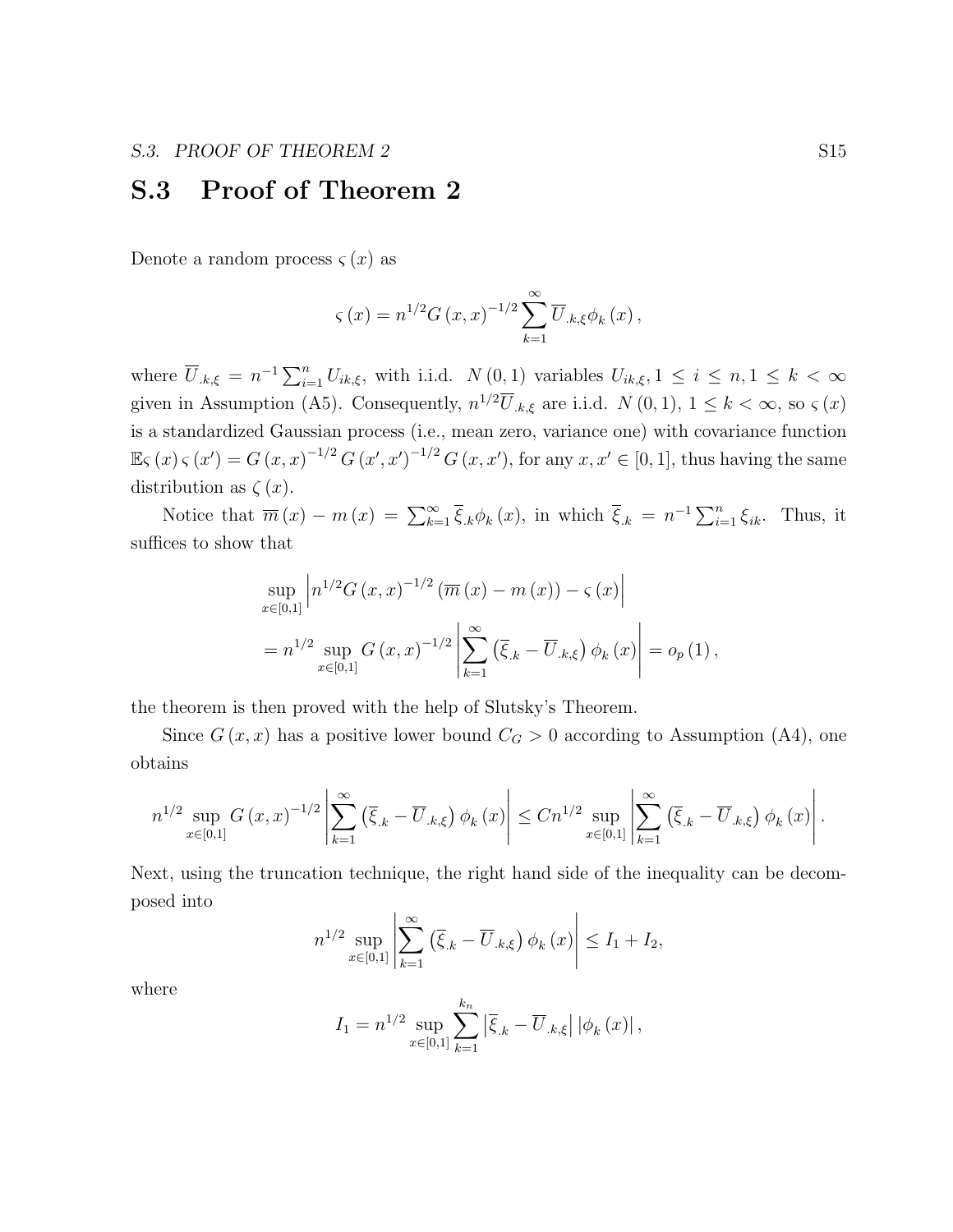S16

and

$$
I_2 = n^{1/2} \sup_{x \in [0,1]} \sum_{k=k_n+1}^{\infty} |\bar{\xi}_{.k} - \overline{U}_{.k,\xi}| |\phi_k(x)|.
$$

By Assumption (A5)'s strong approximation equation of *{ξik}* and Borel-Cantelli lemma, max<sub>1≤k≤kn</sub>  $|\overline{\xi}_{.k} - \overline{U}_{.k,\xi}| = O_{a.s} (n^{\beta_1 - 1})$ . Thus,

$$
I_1 \leq n^{1/2} \max_{1 \leq k \leq k_n} |\bar{\xi}_{.k} - \overline{U}_{.k,\xi}| \sup_{x \in [0,1]} \sum_{k=1}^{k_n} |\phi_k(x)|_{\infty} = O_{a.s.}(n^{\beta_1 - 1/2}) = o_{a.s.}(1).
$$

On the other hand

$$
\mathbb{E}I_{2} \leq n^{1/2} \sup_{x \in [0,1]} \sum_{k=k_{n}+1}^{\infty} \left( \mathbb{E} \left| \overline{\xi}_{.k} \right| + \mathbb{E} \left| \overline{U}_{.k,\xi} \right| \right) |\phi_{k}(x)|
$$
\n
$$
\leq n^{1/2} \sup_{x \in [0,1]} \sum_{k=k_{n}+1}^{\infty} \left( \left( \mathbb{E} \left| \overline{\xi}_{.k} \right|^{2} \right)^{1/2} + \left( \mathbb{E} \left| \overline{U}_{.k,\xi} \right|^{2} \right)^{1/2} \right) |\phi_{k}(x)|
$$
\n
$$
= n^{1/2} \sup_{x \in [0,1]} \sum_{k=k_{n}+1}^{\infty} \left( \left( n^{-1} \right)^{1/2} + \left( n^{-1} \right)^{1/2} \right) |\phi_{k}(x)|
$$
\n
$$
\leq \sum_{k=k_{n}+1}^{\infty} \sup_{x \in [0,1]} |\phi_{k}(x)| = \sum_{k=k_{n}+1}^{\infty} ||\phi_{k}||_{\infty} = o(1),
$$

which leads to  $I_2 = o_p(1)$ .

Combining results above, one obtains

$$
\sup_{x \in [0,1]} \left| n^{1/2} G(x,x)^{-1/2} \left( \overline{m}(x) - m(x) \right) - \varsigma(x) \right| = o_p(1),
$$

thus for any fixed  $x \in [0, 1]$ 

$$
\left| n^{1/2} G(x, x)^{-1/2} (\overline{m}(x) - m(x)) - \varsigma(x) \right| = o_p(1).
$$

Applying Slutsky's Theorem,

$$
\sup_{x \in [0,1]} \left| n^{1/2} G(x,x)^{-1/2} \left( \overline{m}(x) - m(x) \right) \right| \to \sup_{x \in [0,1]} \left| \varsigma(x) \right|,
$$
  

$$
n^{1/2} G(x,x)^{-1/2} \left( \overline{m}(x) - m(x) \right) \to \varsigma(x), x \in [0,1],
$$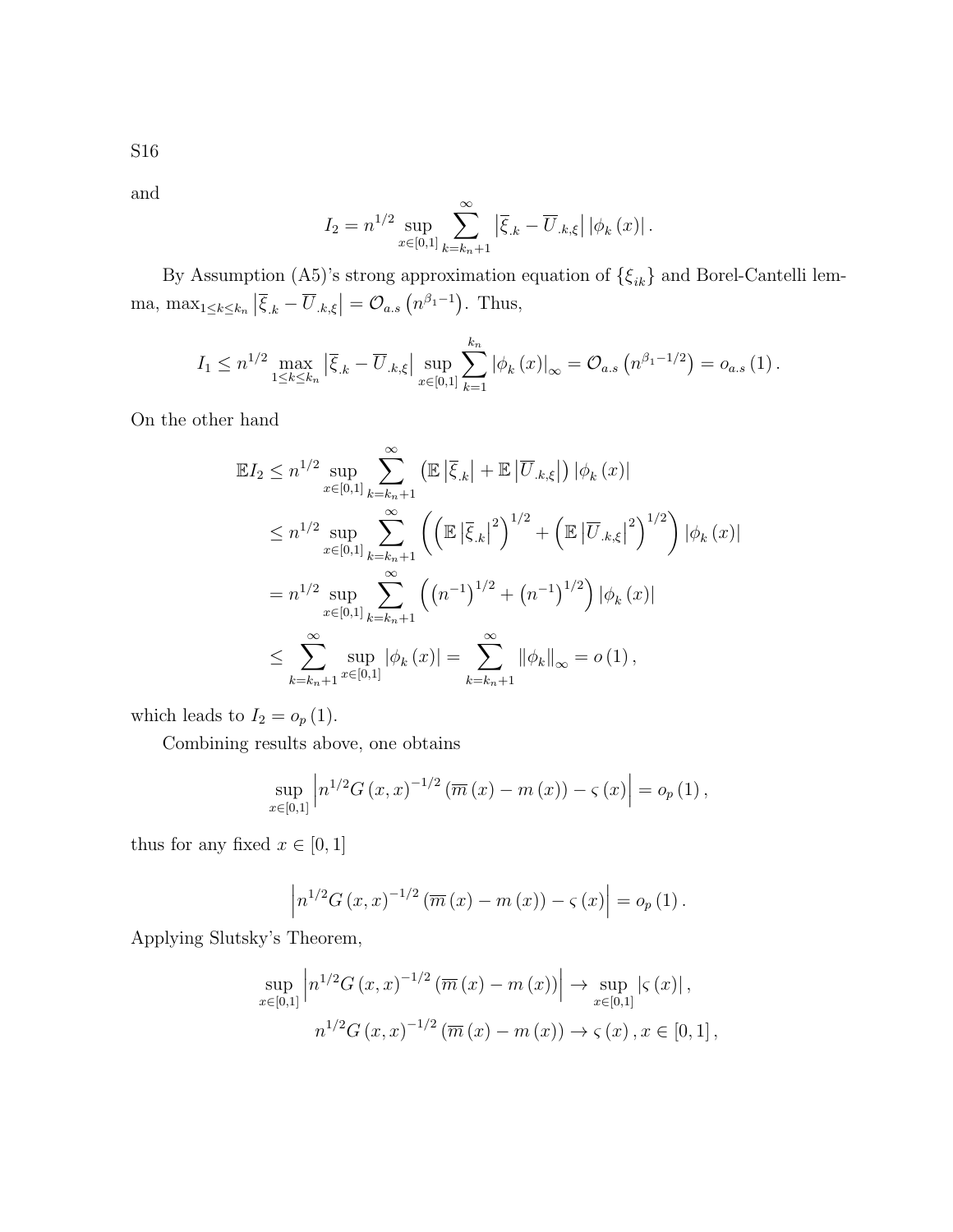#### **S.4. PROOF OF PROPOSITION 1** S17

in distribution.

Consequently, notice that

$$
n^{1/2}G(x,x)^{-1/2}(\widehat{m}(x)-m(x))
$$
  
=  $n^{1/2}G(x,x)^{-1/2}(\widehat{m}(x)-\overline{m}(x))+n^{1/2}G(x,x)^{-1/2}(\overline{m}(x)-m(x)),$ 

in which the first term of right hand side is uniformly  $o_{a.s}(1)$  according to Theorem 1, thus Banach space valued Slutsky's Theorem (Theorem 2.3, Bosq (2000)) entails that  $n^{1/2}G(x, x)^{-1/2}$  ( $\hat{m}(x) - m(x)$ ) converges weakly to the same stochastic process as  $n^{1/2}G(x,x)^{-1/2}(\overline{m}(x)-m(x))$ . Hence Continuous Mapping Theorem for Banach space valued random variables (equation (2.11), Bosq (2000)) implies that

$$
\sup_{x \in [0,1]} \left| n^{1/2} G(x,x)^{-1/2} (\widehat{m}(x) - m(x)) \right| \to \sup_{x \in [0,1]} |\varsigma(x)|,
$$
  

$$
n^{1/2} G(x,x)^{-1/2} (\widehat{m}(x) - m(x)) \to \varsigma(x), x \in [0,1].
$$

The Theorem is thus proved.

## **S.4 Proof of Proposition 1**

Note that for  $(x, x') \in [0, 1]^2$ 

$$
\overline{G}(x, x') = n^{-1} \sum_{i=1}^{n} C_i(x, x'), C_i(x, x') = \{\eta_i(x) - m(x)\} \{\eta_i(x') - m(x')\}, \quad (S.23)
$$

where  $\{C_i(\cdot, \cdot)\}_{i=1}^n$  is an i.i.d. sequence of  $C[0, 1]^2$  random variables. By the strong law of large numbers for Banach space valued random sequence (Theorem 2.4, Bosq (2000)), their sample mean  $\overline{G}(\cdot,\cdot)$  converges almost surely in Banach space norm to its mean  $\mathbb{E}C_1(\cdot, \cdot) \equiv G(\cdot, \cdot)$ , thus (14) is proved. Similarly, one obtains that  $\|\overline{m} - m\|_{\infty} = o_{a.s}(1)$ and consequently  $\|\hat{m} - m\|_{\infty} = o_{a.s}(1)$ .

Next, notice that

$$
\left(\widehat{G}-\overline{G}\right)(x,x')=n^{-1}\sum_{i=1}^{n}\left\{I_{1i}\left(x\right)I_{2i}\left(x'\right)+I_{1i}\left(x'\right)I_{2i}\left(x\right)-I_{1i}\left(x\right)I_{1i}\left(x'\right)\right\},\,
$$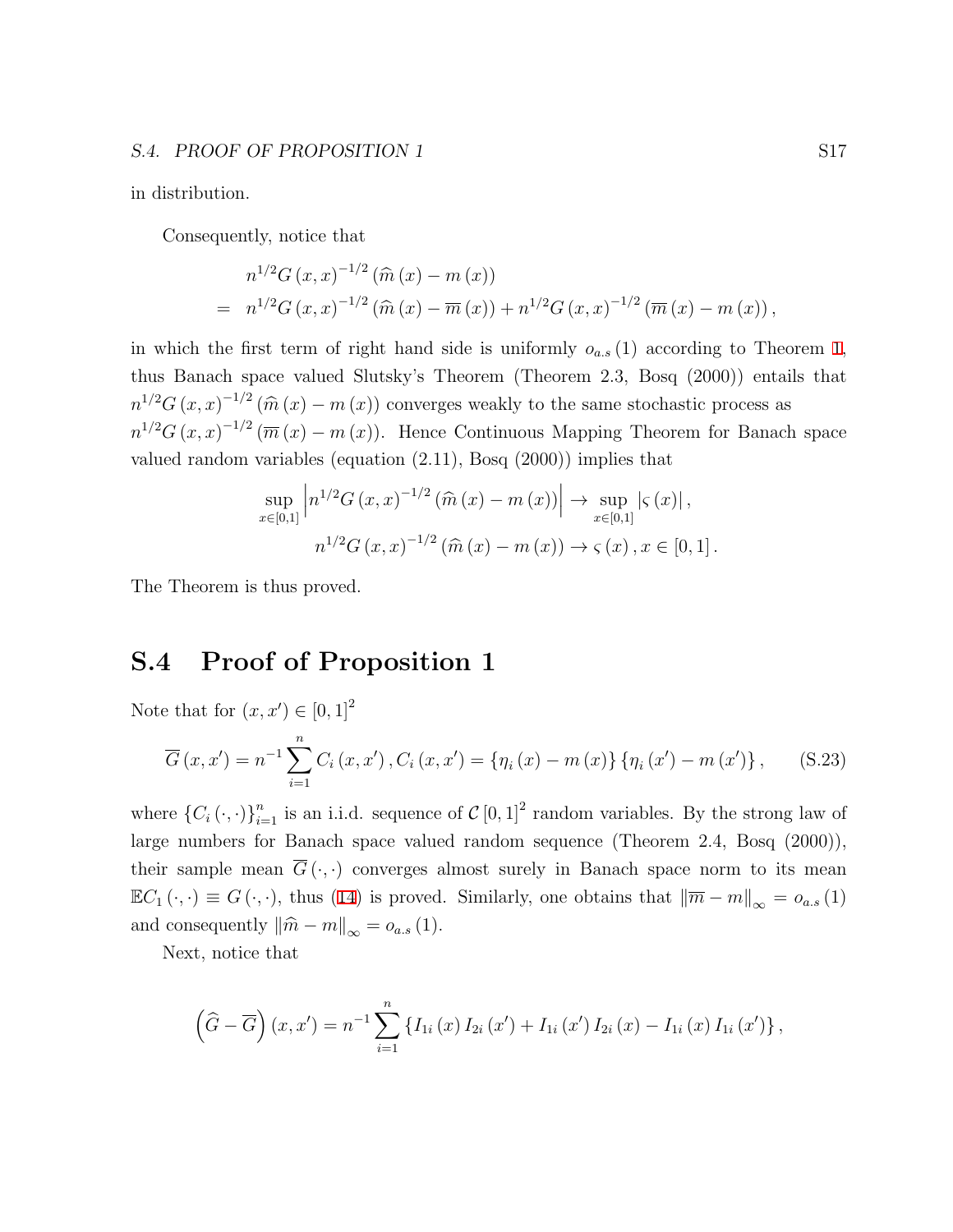where

$$
I_{1i} (\cdot) = \widehat{\eta}_i (\cdot) - \eta_i (\cdot) - \{\widehat{m} (\cdot) - m (\cdot)\}
$$
  
\n
$$
I_{2i} (\cdot) = \widehat{\eta}_i (\cdot) - \widehat{m} (\cdot)
$$
  
\n
$$
= \widehat{\eta}_i (\cdot) - \eta_i (\cdot) - \{\widehat{m} (\cdot) - m (\cdot)\} + \eta_i (\cdot) - m (\cdot).
$$

Equation [\(S.9\)](#page-3-2), Lemmas [S.4](#page-3-1) and [S.8](#page-10-0) and Equation [\(S.4](#page-1-5)) imply

$$
\max_{i} ||\hat{\eta}_{i} - \eta_{i}||_{\infty} \leq \max_{i} ||\tilde{\eta}_{i}(\cdot) - \eta_{i}(\cdot)||_{\infty} + \max_{i} ||\tilde{\varepsilon}_{i}||_{\infty}
$$
  
\n
$$
= o_{a.s} (n^{-1/2}) + O_{a.s} \left( N^{-1/2} J_{s}^{1/2} \sqrt{\log N} + N^{\beta_{2}-1} J_{s} \right)
$$
  
\n
$$
= o_{a.s} (n^{-1/2}) + o_{a.s} (N^{-\beta_{2}/2-\theta/4}) = o_{a.s} (1), \qquad (S.24)
$$

which, together with  $\|\hat{m} - m\|_{\infty} = o_{a.s} (1)$ . entail that  $\|\hat{m} - m\|_{\infty} = o_{a.s} (1)$ .  $\left|\widehat{G}-\overline{G}\right|$  $\Big|_{\infty} = o_{a.s} (1)$ , that is, (15). Equations (14)-(15) and triangle inequality of  $||\cdot||_{\infty}$  lead to (16). The Proposition is thus proved.

## **S.5 Proof of Corollary 1**

Notice that

$$
n^{1/2}\widehat{G}(x,x)^{-1/2}(\widehat{m}(x)-m(x))
$$
  
=  $n^{1/2}G(x,x)^{-1/2}(\widehat{m}(x)-m(x))+n^{1/2}(\widehat{G}(x,x)^{-1/2}-G(x,x)^{-1/2})(\widehat{m}(x)-m(x)).$ 

Since  $G(x, x)$  is uniformly bounded away from 0 by Assumption (A4), one obtains  $sup_{x \in [0,1]} \left| \widehat{G}(x,x)^{-1/2} - G(x,x)^{-1/2} \right| = o_{a.s}(1)$  by (16). Meanwhile, Theorem 2 has shown that  $n^{1/2}$   $(\widehat{m}(x) - m(x)) \rightarrow G^{1/2}(x, x) \zeta(x)$  in distribution and thus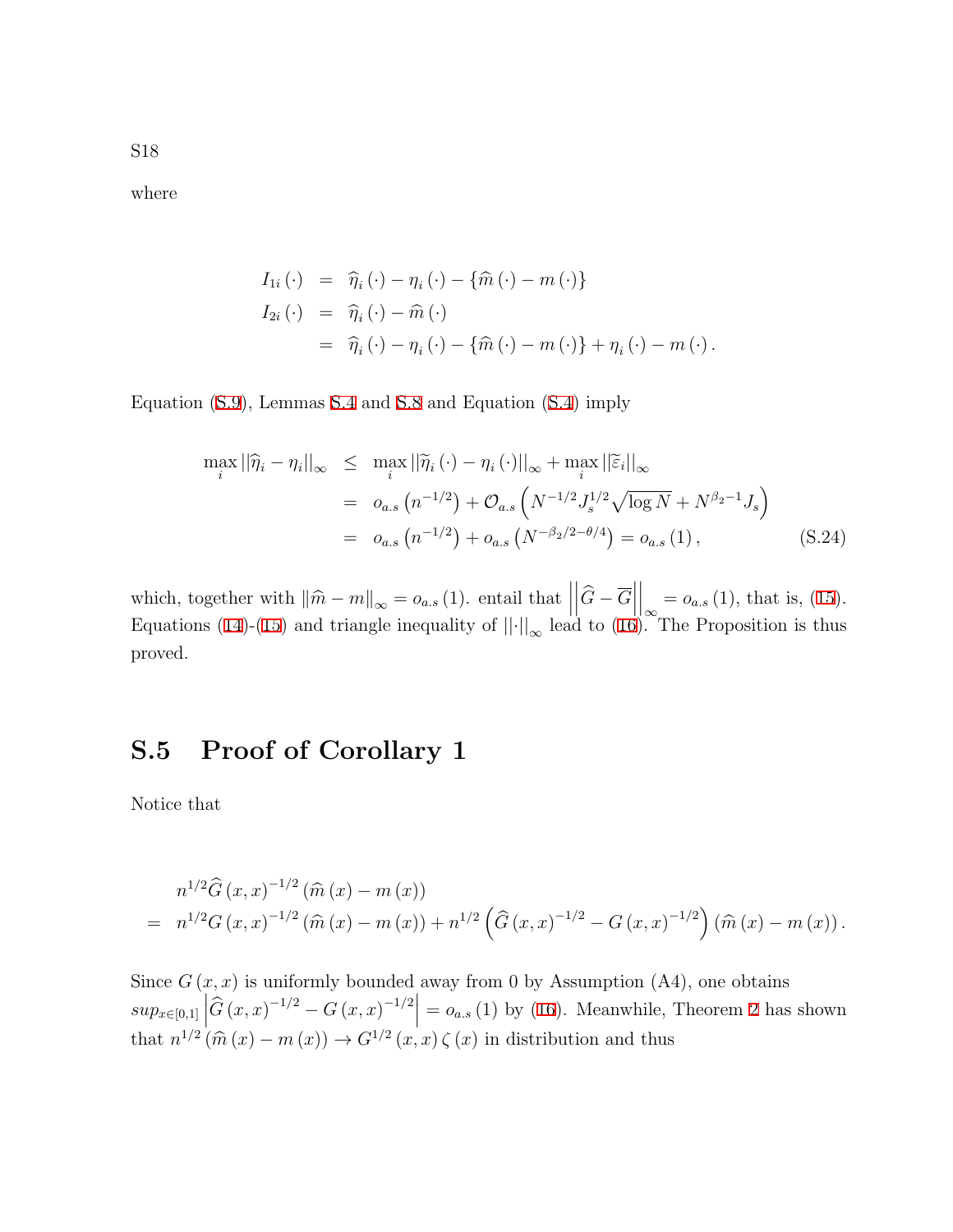$$
\sup_{x \in [0,1]} n^{1/2} \left| \left( \widehat{G}(x,x)^{-1/2} - G(x,x)^{-1/2} \right) (\widehat{m}(x) - m(x)) \right|
$$
  
\n
$$
\leq \sup_{x \in [0,1]} \left| \widehat{G}(x,x)^{-1/2} - G(x,x)^{-1/2} \right| \sup_{x \in [0,1]} n^{1/2} |\widehat{m}(x) - m(x)|
$$
  
\n
$$
\stackrel{d}{\to} 0 \times \sup_{x \in [0,1]} |G^{1/2}(x,x) \zeta(x)|,
$$

which leads to

$$
n^{1/2} \left( \widehat{G}(x,x)^{-1/2} - G(x,x)^{-1/2} \right) (\widehat{m}(x) - m(x)) \to 0
$$

in distribution as a Banach space valued random sequence. Together with result from Theorem 2 and Theorem 2.3 in Bosq (2000), one obtains the following weak convergence of stochastic processes

$$
n^{1/2}\widehat{G}\left(\cdot,\cdot\right)^{-1/2}\left(\widehat{m}\left(\cdot\right)-m\left(\cdot\right)\right)\to\zeta\left(\cdot\right).
$$

Applying Continuous Mapping Theorem for Banach space valued random variables (equation (2.11), Bosq (2000)) to  $C$  [0, 1]-valued random variables  $n^{1/2}\widehat{G}(\cdot,\cdot)^{-1/2}(\widehat{m}(\cdot) - m(\cdot))$ and  $\zeta(\cdot)$ , one obtains the following weak convergence

$$
\sup_{x \in [0,1]} n^{1/2} \left| \hat{G}(x,x)^{-1/2} (\hat{m}(x) - m(x)) \right| \to \sup_{x \in [0,1]} |\zeta(x)|.
$$
  

$$
n^{1/2} \left| \hat{G}(x,x)^{-1/2} (\hat{m}(x) - m(x)) \right| \to |\zeta(x)|, x \in [0,1].
$$

The Corollary is thus proved.

# **S.6 Proof of Theorem 3**

According to Theorems 1 and 2, one has

$$
\sup_{x \in [0,1]} \left| n_1^{1/2} G_1(x,x)^{-1/2} \left( \widehat{m}_1(x) - m_1(x) \right) - \varsigma_1(x) \right| = o_p(1)
$$